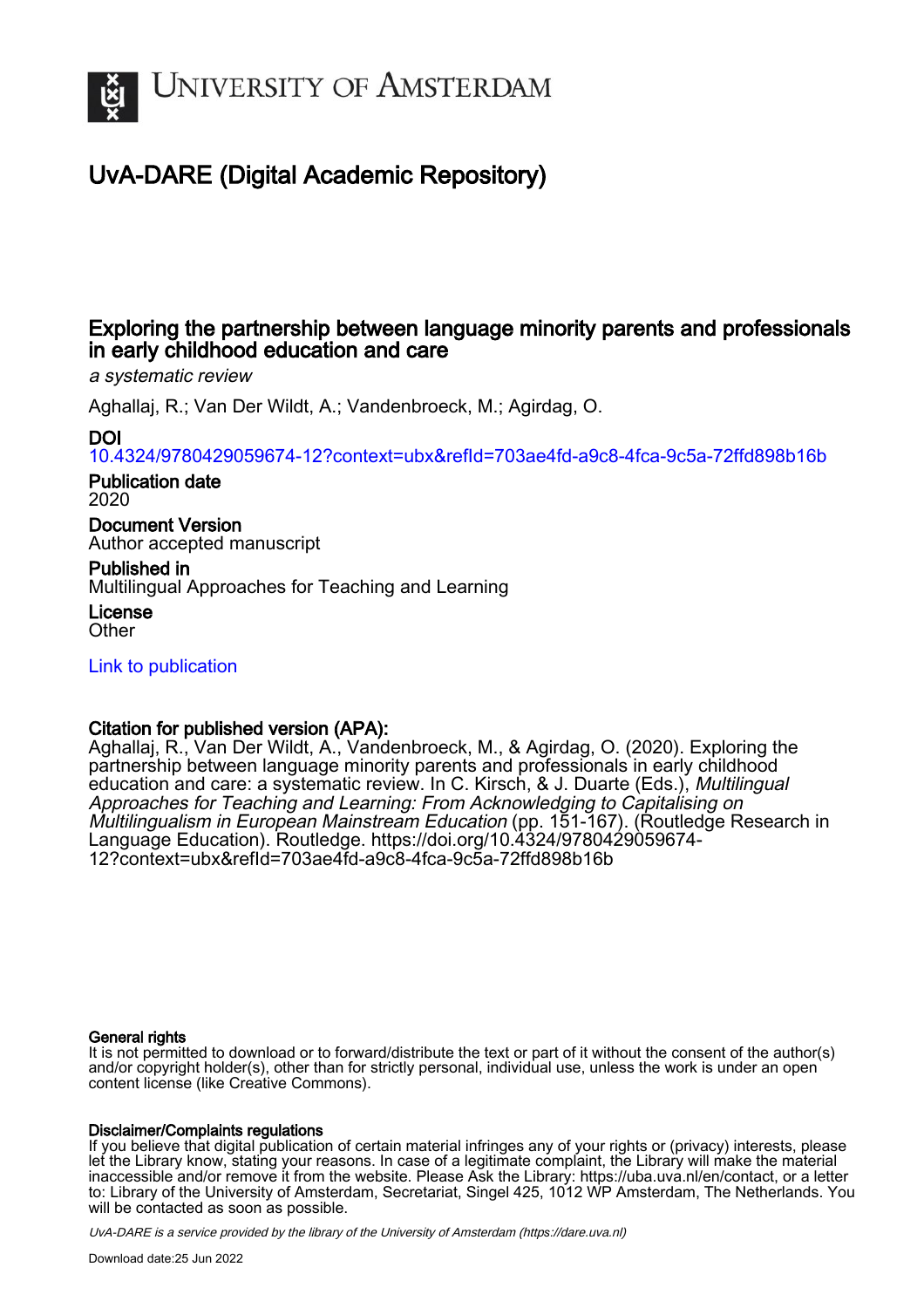#### **Chapter 9**

## **Exploring the partnership between language minority parents and professionals in early childhood education and care. A systematic review.**

Rachida Aghallaj (University of Leuven), Anouk Van Der Wildt (University of Leuven), Michel Vandenbroeck (Ghent University), Orhan Agirdag (University of Leuven)

#### **Abstract**

There is a steady rise in the number of children growing up in environments where more than one language is spoken. As language education is a crucial part of children's development, an increasing body of research is being conducted into minority-language parenting and education. While the literature on the partnership between language-minority parents (hereafter LM parents) and professionals in early childhood education and care (hereafter ECEC professionals) is developing, there is a lack of systematic knowledge as to the societal and scholarly implications of these studies. Influenced by Spolsky's language policy framework, the aim of the present study is to systematically review previous studies on the relationship between LM families and ECEC professionals in relation to (dis)continuities between language beliefs, practices and management. The studies included in this review feature samples of LM families with children from birth to five years of age who attend an ECEC institution. Out of 1,434 identified studies, 26 were retained for our review. Results show that all three components of language policy (practices, management and beliefs) are equally important when it comes to partnership between parents and professionals. Implications for future research and practice are also discussed.

## **1. Introduction**

An increasing number of children are growing up in environments where more than one language is spoken. In addition to the language that is dominant in public life, a minority language is spoken in many households of language-minority (LM) families (Extra and Yagmur, 2011; Agirdag and Vanlaar, 2018). Children who grow up in LM families often become multilingual through formal education. On the one hand, the assets that come with bilingualism such as the cognitive, social and economic benefits are widely recognised (Agirdag, 2014; Barac and Bialystok, 2011; Bialystok, 2010). On the other hand, there are indications that many LM families experience challenges and feel that their children do not have a harmonious bilingual development (De Houwer, 2015). LM parents often find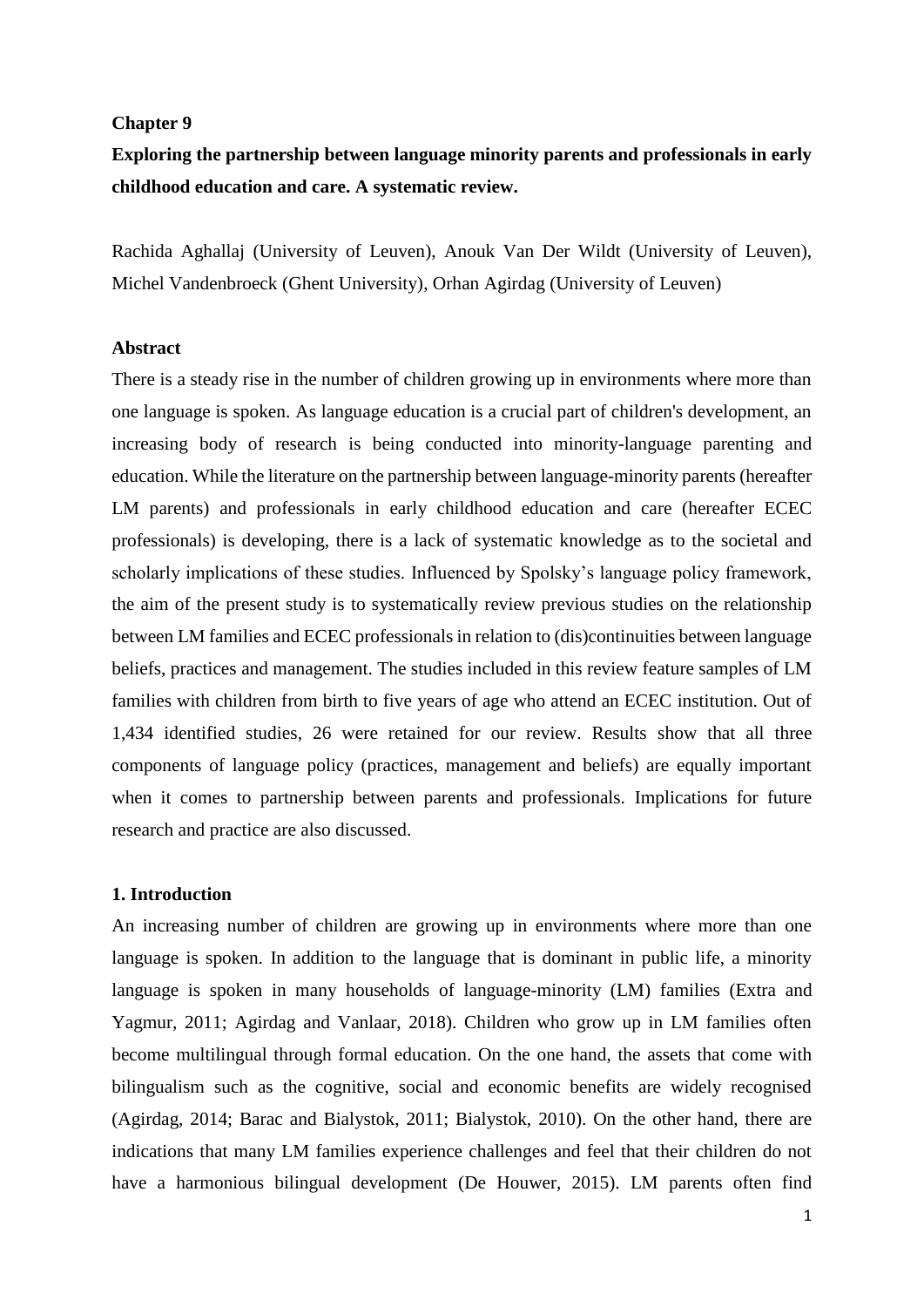themselves in situations in which they feel insecure with regard to multilingual education, and would like guidance and support from early childhood education and care (ECEC) professionals, such as teachers and caregivers (e.g. Eisenchlas and Schalley, 2013). However, these professionals do not always seem to know the most convenient ways to support LM parents in this matter (e.g. Chang, 1993; Hu et al., 2014).

The importance of parents' involvement and the partnership between parents and teachers in formal education have been subject to scrutiny for decades. These studies predominantly show that a solid partnership between parents and teachers relate positively to both cognitive and non-cognitive outcomes of pupils (e.g. Grolnick and Slowiaczek, 1994; Gonzalez-DeHass et al., 2005; Hemmerechts et al., 2017). More recently, the partnerships between childcare professionals and parents in general and minority parents in particular (Arnold et al., 2008; Fantuzzo et al., 2004) have also been examined within the context of ECEC. According to some studies, the partnership between professionals and parents is more important when children attend an ECEC institution than formal education (e.g. Chan, 2011; Guo, 2015; Kendall, s.d.; Moinolmolki et al., 2016). Furthermore, research studies also show that partnerships are more effective for children from minority families than majority families, given the different language and cultural backgrounds of their families and the professionals concerned (e.g. Antunez, 2000; Castro and Páez, 2011; Cavaluzzi, 2010). However, it is not a given that a cultural and linguistic match between parents and professionals will ensure the necessary continuity. It depends on the language policy (LP) at the macro and meso-level. When professionals within a facility have to comply with imposed rules in which only the majority language is allowed, the children will experience language discontinuity. It is therefore important to explore more closely the facilities' language policy and the family language policy.

While the number of empirical studies on LM families and their relationship with ECEC professionals is increasing, there are, to our knowledge, only three systematic literature reviews on partnerships between parents (in general) and ECEC professionals: O'Connor et al. (2017); Averette et al. (2017) and Morris et al. (2015). Averette et al. (2017) were the only researchers who involved parents from a minority group, in this case, gay and lesbian families. A systematic summary of relevant studies is of utmost importance considering the increasing number of multilingual children, and the necessity of good partnerships between LM parents and ECEC professionals. Furthermore, a systematic understanding of the societal and scholarly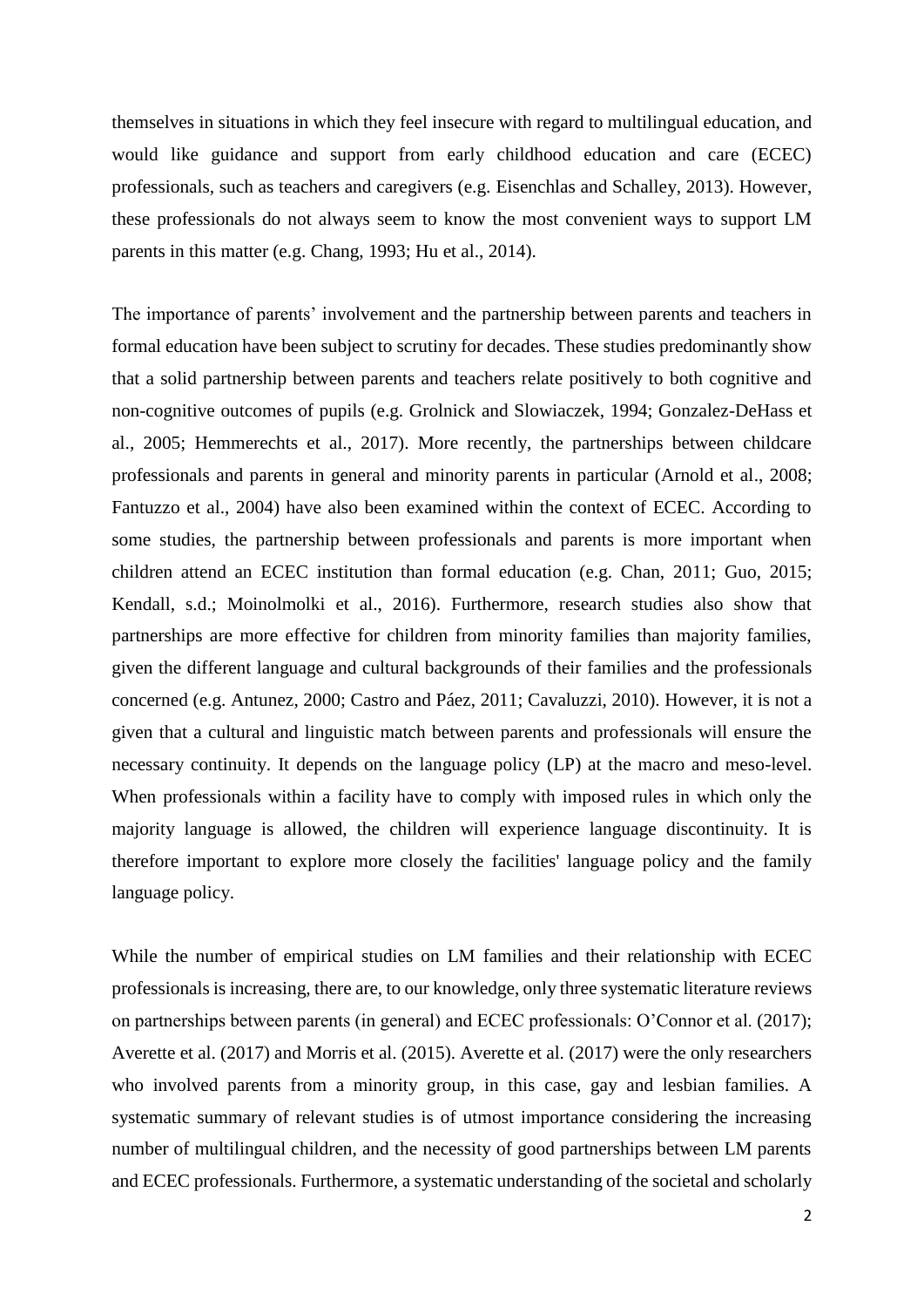implications of these studies is currently missing. The aim of the present study is, therefore, to fill this research gap by conducting a systematic review of the most common factors that impede or promote the partnership between LM families and ECEC professionals. The research question reads as follows: what key issues have been addressed in relation to a linguistic (mis)match between LM parents and ECEC professionals and (dis)continuities of language policies? The review will indicate implications for educational practitioners and policy-makers.

#### **2. Theoretical background**

#### *2.1 Epstein's partnership model*

According to Epstein, the partnership between parents and educational professionals is of utmost importance for the child's development (1995; 2001). Epstein defines three spheres of influence; the home environment, the educational institution and the community. As the focus of this research is on the partnership between parents and professionals, only the relevant spheres of the home environment and the ECEC institution will be considered. In the interests of the child, there should be a certain continuity between the home environment and the educational institution -in our case the childcare facilities - in order to build a partnership between these spheres. This partnership is made possible through mutual trust, and therefore, professionals and parents must consider each other as equivalent partners (e.g. Adams and Christenson, 2000). Trust can only be achieved if the quality of the interaction between parents and professionals is high. This, in turn, can occur if communication is frequent (Adams and Christenson, 2000; Roberts, 2011).

A good relationship ensures that the spheres overlap and conjoin. This proves beneficial for the child, as it implies that many aspects are shared by the distinct spheres. When there are significant differences between spheres it makes partnership more difficult. This is may be due to a perceived increase in the distance between the spheres, which makes connections less easy to form.

#### *2.2 Home-school (dis)continuity*

The continuity between the home environment and the facility where the child spends their days is also addressed in Bronfenbrenner's (1994) ecological systems theory. According to this, a child's general development process is influenced by the social relations of the environment in which the child is situated. These social relations are located in five different levels or systems. In the microsystem, such as the home and childcare facilities, the child has direct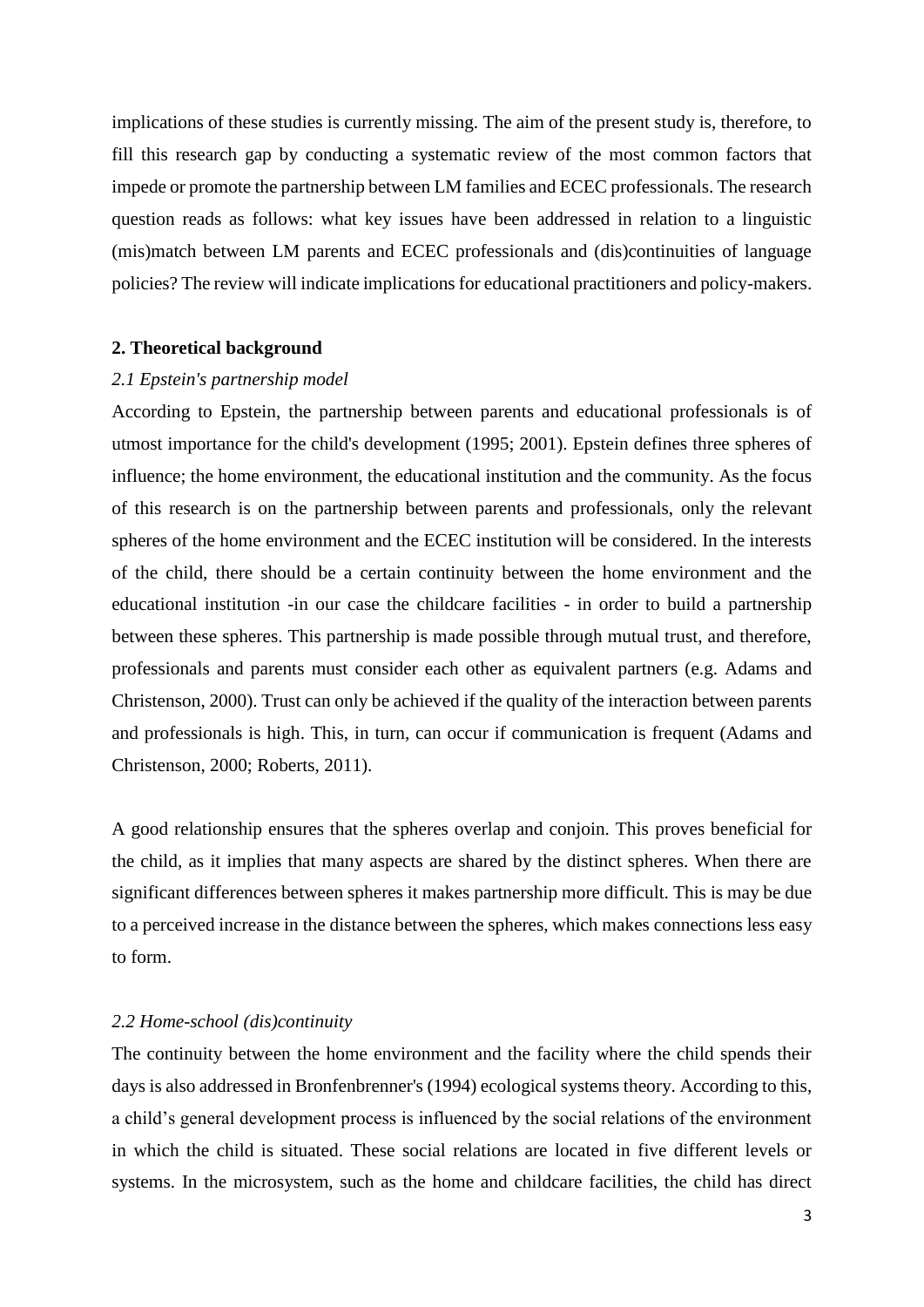contact with influential others. These contacts function through a two-way process or as bidirectional relations, which means that the child and the others (parents, siblings and the ECEC professionals) mutually influence each other. On the second level, the meso-system, there is no direct contact with the child, but the child is nevertheless influenced by interactions between microsystems. A young child's experiences, for example, are shaped by contacts between the parents and the ECEC professionals. A collaborative partnership between parents and professionals contributes positively to the child's development. Less positive interactions between the two microsystems may have a negative impact on the child. At the level of the exosystem, there is no direct involvement with the child, but the child's development is nevertheless affected. An example is the work situation of the parents (e.g. a promotion, dismissal). The macrosystem refers to, among other factors, the cultural values of the society and the economic situation at large. For example, a child growing up in a developed country with a welfare state will experience more benefits than a child in a developing country. Finally, the chronosystem relates to two dimensions of time: the transitions in time and the events that occur. To illustrate, both the period of time in which a child grows up (e.g.  $19<sup>th</sup>$  or  $21<sup>st</sup>$  century) and particular events (e.g. the death of a relative) affect the child's development.

Both Epstein's and Bronfenbrenner's frameworks favour the promotion of partnership between parents and professionals, highlighting the role of trust, communication, respect, equality and cultural sensitivity. An unequal power balance between the participants is one of the greatest challenges that impedes a partnership. When the parents and professionals share similar worldviews, the child may enjoy advantages over children whose parents and professionals have contradictory perspectives (Churchill, 2003; Lareau, 1987). Families from LM groups and educational professionals may differ in their language, culture and socio-economic background and their perspectives (e.g. Salem et al., present volume). In the educational research literature, this is commonly referred to as cultural discontinuity (Tyler et al., 2008).

## *2.3 Language (policy) discontinuity*

According to Spolsky (2004), a language policy consists of three components: language beliefs, language practices and language management. Language belief refers to the convictions, or more broadly, the ideologies that people have regarding language. Language management relates to the ways in which language is controlled and organised. Language practices are about specific language use. Language policies exist at different levels: at a macro-level (e.g. national language policy); a meso-level (e.g. language policies of companies, schools or ECEC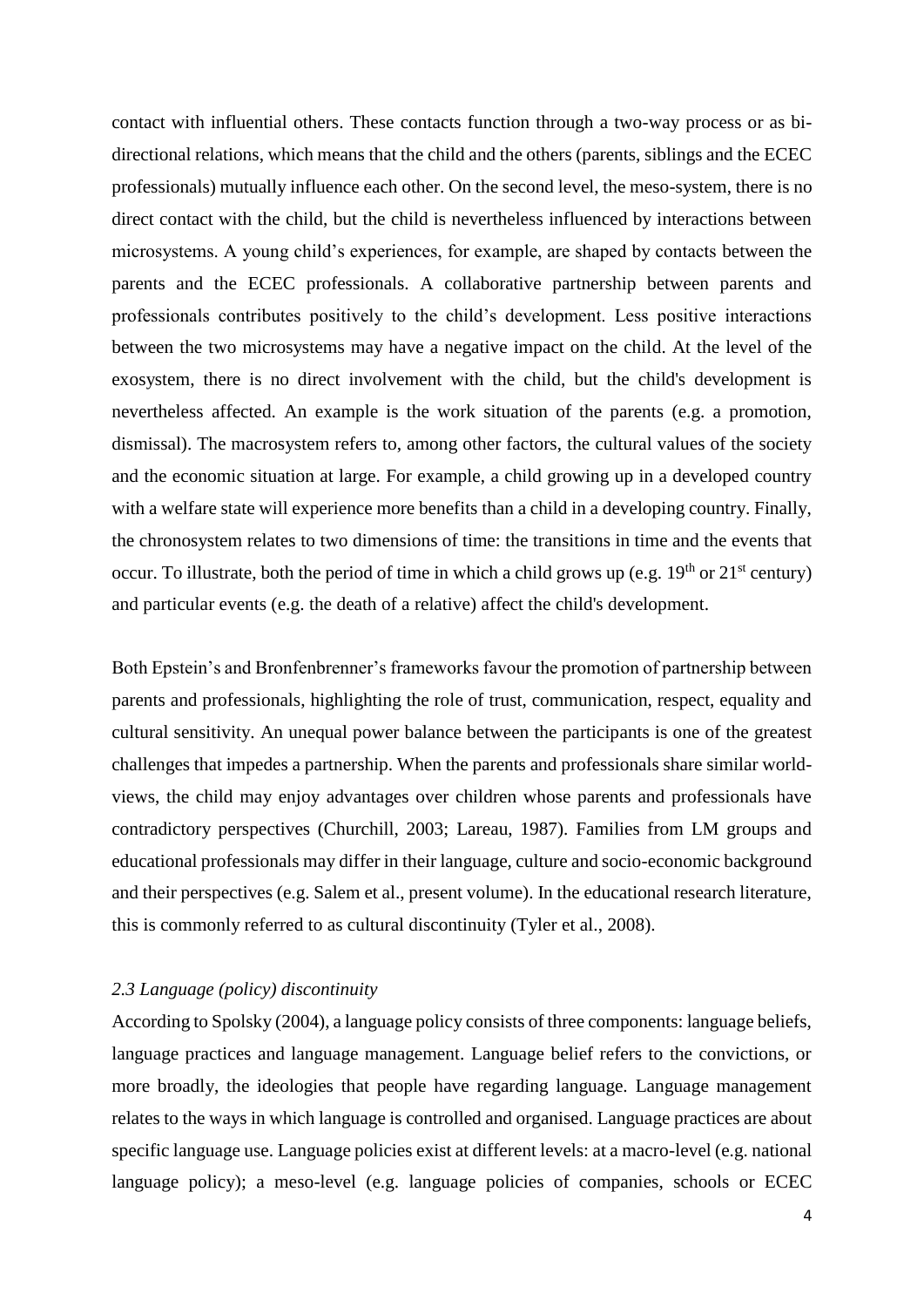settings); and a micro-level (e.g. family language policy). Similarly to Bronfenbrenner's ecological systems theory, these different levels interact with and further influence each other. For instance, the language policy of a country (macro) influences how schools (meso) deal with multilingualism and how teachers interact with children (micro-level) (e.g. Kirsch et al., this volume, Pulinx, Van Avermaet, and Agirdag, 2017). The language policies of the different levels can be compatible as well as conflicting. For example, this occurs when parents and professionals have differing beliefs and practices. This can be the case independently of parents' language and cultural background. In general, it is assumed that a language match is a prerequisite for good communication between parents and professionals. In this study, we will investigate potential (dis)continuities between language policies in ECEC institutions as expressed by professionals, and the language policies of LM families.

#### **3. Methodology**

## *3.1 Search strategy, selection criteria and selection process*

We used a systematic search strategy based on the guidelines of the Preferred Reporting Items for Systematic Reviews and Meta-Analyses (PRISMA) (Moher et al., 2009). Articles regarding relationships between LM parents and professionals within the ECEC setting were systematically searched in the period up to June 2019 within the following four databases: Web of Science, Taylor and Francis Online, Education Resources Information Center (ERIC), and Google Scholar. We also conducted advanced searches in relevant journals such as the International Journal of Bilingual Education and Bilingualism, International Journal of Bilingualism, Early Childhood Research Quarterly and Early Child Development and Care. We combined the Boolean operators "AND" and "OR" with the following search terms: "early childhood education" "ECEC" "partnership" "collaboration" "relationship" "cooperation" "language minority parents" "dual language learners" "DLL" "English language learners" "ELL" "professionals" "teachers" and "caregivers". This initial query resulted in 1,434 articles. In addition, we employed the snowball technique and found 30 further studies. After removing all duplicates, we were left with 1,386 studies.

At the next stage, we scrutinised the articles along the following four criteria: empirical studies conducted in English; publication dates between 2000 and 2018; studies with LM families of children aged from birth to five, who attend an ECEC facility (i.e. day care centre, preschool, kindergarten), and studies with a focus on the relationship between LM parents and ECEC professionals. The initial screening was carried out by reading the titles. Studies were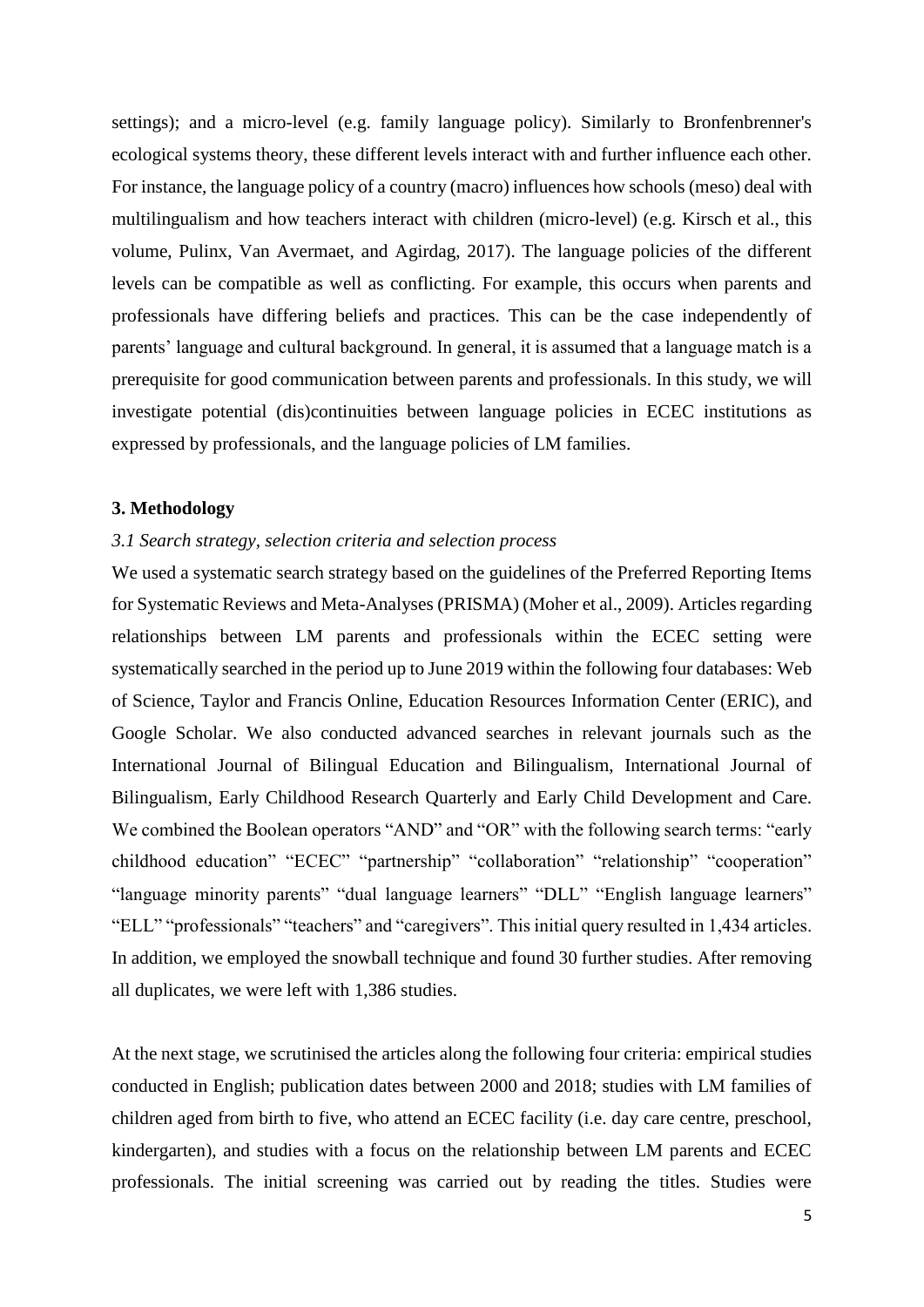eliminated directly if they did not fit the criteria. If the titles made reference to our topics of interest, then the abstracts were read. If these studies failed to meet our inclusion criteria, they were eliminated. Most of the articles (i.e., 1,235 out of 1,386) were excluded after reading the titles and abstracts. When the information in the abstract failed to suffice, the full article was read. This elimination process eventually led to the selection of 26 articles. Figure 1 summarises the procedure.

Figure 1. PRISMA flow diagramme



#### *3.2. Analysis*

The findings of the selected studies were analysed using a thematic synthesis (Snilstveit et al., 2012). Based on our research question, we categorized the literature on partnership according to the influence of the parents' and professionals' language backgrounds and language policies. We then focused on (dis)continuities that facilitate and complicate partnerships between LM parents and ECEC professionals.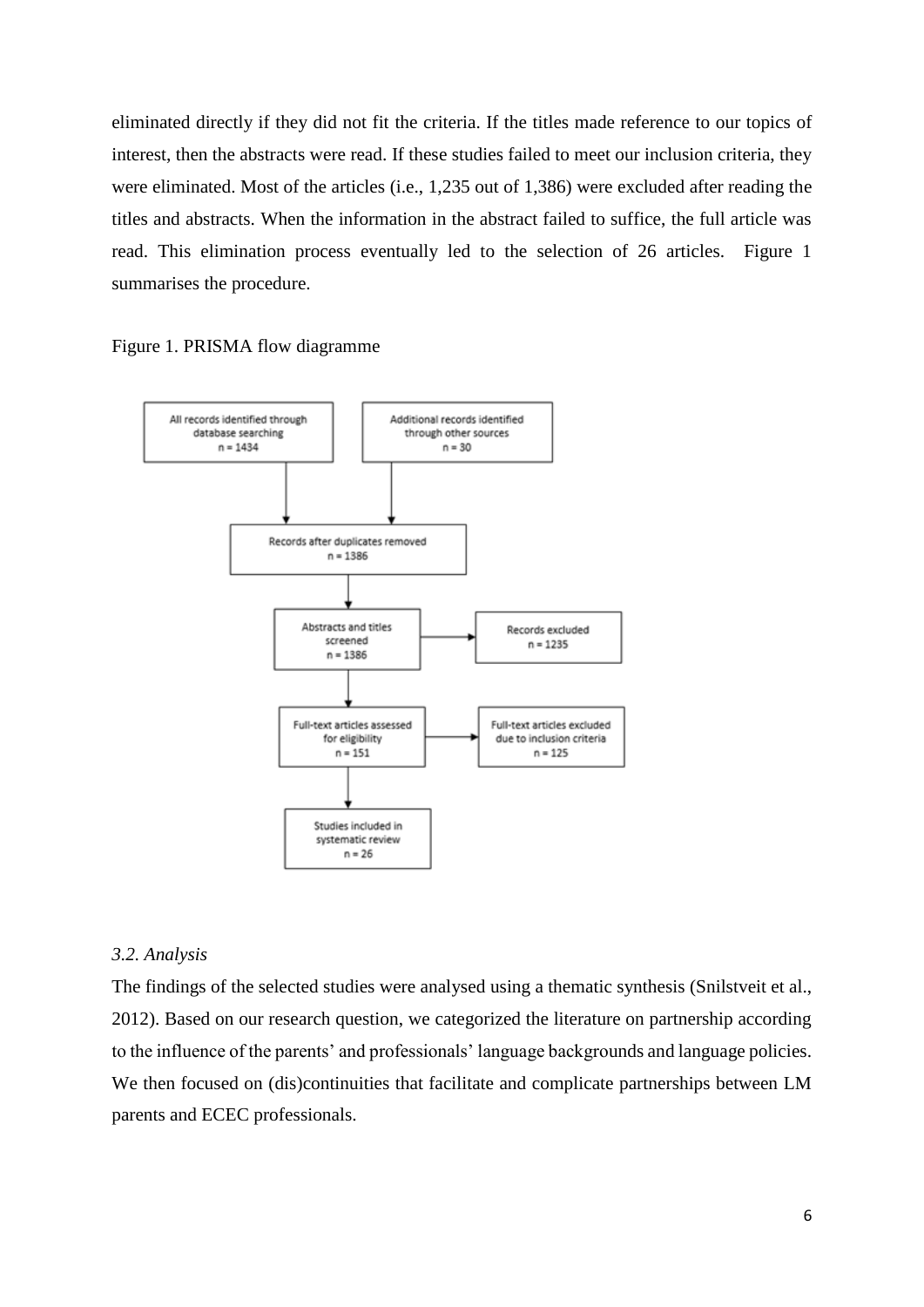## **4. Results**

An overview of the 26 selected studies, in which most qualitative research methods were used, is presented in a table (see Appendix 1). It provides insight into the methods used, the research population and location, as well as the children's ages and the countries in which the research was carried out. Overall, the following key issues are covered in the literature on partnership: match or mismatch of language background and perspectives on partnerships; language management and practices, and language beliefs. We present these findings in this order in the subsequent section.

## *4.1 Language background (mis)match*

The language policy (dis)continuities between the ECEC institutions and LM families are primarily visible with respect to the (mis)match of language backgrounds. For instance, eight studies show that LM parents and ECEC professionals experience challenges in their relationship due to mismatches between the language spoken (Cheatham and Ostrosky, 2013; De Goia, 2013; Hadley and Rouse, 2018; Hu et al, 2017; Sims et al., 2017; Tobin, 2009; Whitmarsh, 2011; Winterbottom, 2013). The studies indicate that LM families and the professionals rarely shared similar linguistic and cultural backgrounds. It is also noted that parents want to connect with professionals, but that this is often hindered by the lack of sound communication between them and the professionals.

The impact of a language and cultural mismatch can be illustrated with reference to the study by Cheatham and Ostrosky (2013) which analyses comparatively data from parent-teacher meetings and interviews. In this study, three groups of parents are compared: native Spanishspeaking parents, Latino bilingual parents, and native English-speaking parents. All teachers were white and native speakers of English. The conversations were conducted in English. The purpose of the meetings was to reflect collectively upon goal-setting for children in ECEC settings. During the observations of these meetings and the interviews, the teachers appeared to be less interested in listening to the native Spanish-speakers than to the English parents. The researchers relate this issue to linguistic and cultural barriers. Moreover, this language discontinuity resulted in lower expectations of the Spanish-speaking parents in their children's educational competencies. Parents were aware of the professionals' attitudes, which made them act with a certain degree of restraint. The parents' reticence, in turn, was perceived by the professionals as a sign of a lack of interest and/or a passive attitude.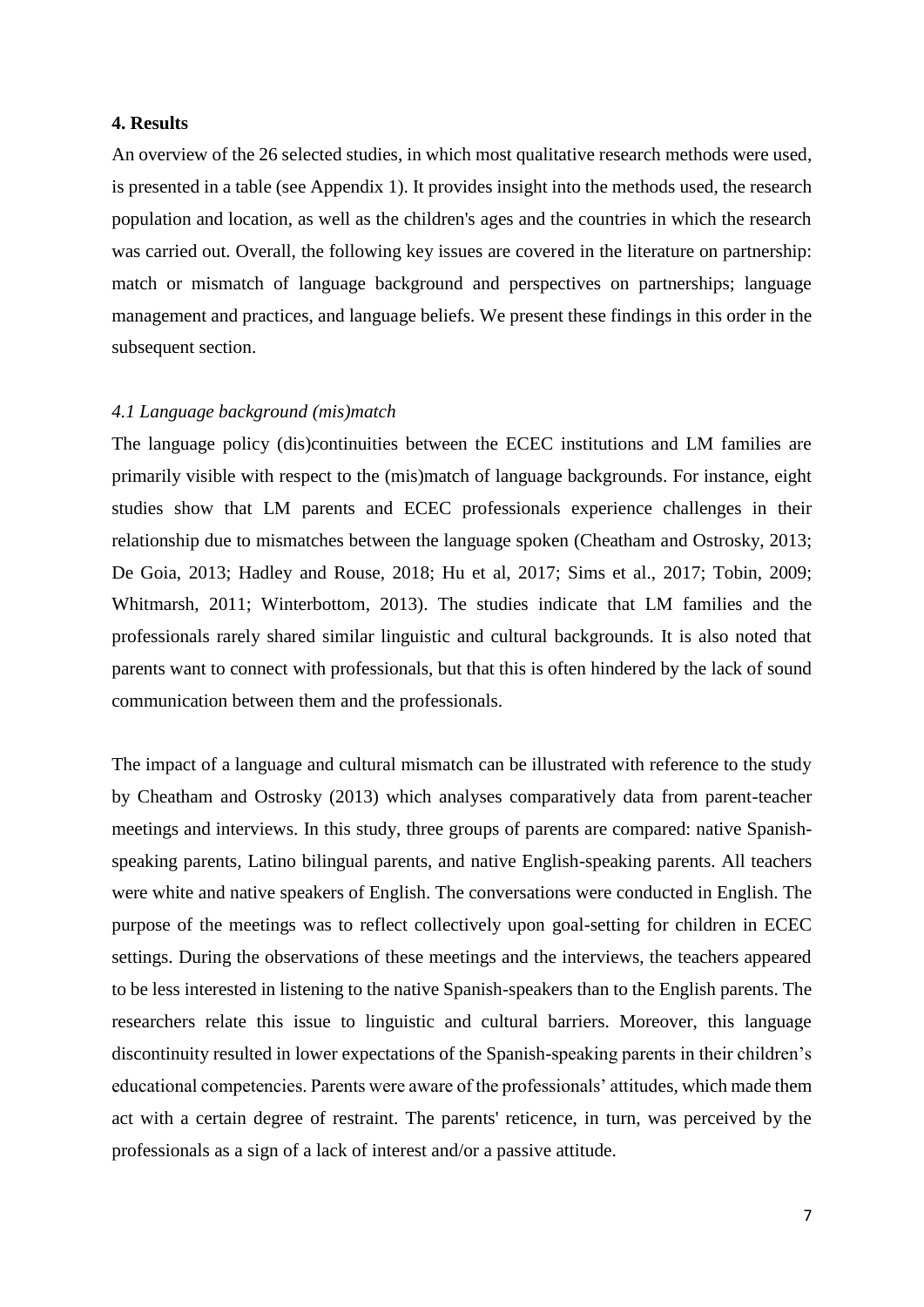While a linguistic mismatch is reported in 16 of the 26 reviewed studies, the LM parents and ECEC professionals shared a linguistic and cultural background in the remaining ten. The latter studies point to smooth and open communication between the parents and professionals, which inevitably improves the relationship (Adair, 2016; Baker and Páez, 2018; De Gioia, 2009; De Gioia, 2015; Fehrer and Tognozzi, 2017; Harji et al., 2017; Gilliard et al., 2007; Loveridge et al., 2012; Mancilla-Martinez and Lesaux, 2014; Mitchell et al., 2015).

#### *4.2. Language management and practices*

ECEC facilities that seek to take account of the family language policy of LM parents, can promote language and cultural continuity through language management and practices. This can be illustrated by a study carried out in New Zealand in three ECEC settings. This study focuses on the ways in which professionals of culturally and linguistically diverse backgrounds deal with parents of similar cultural backgrounds (Mitchell et al., 2015). The national curriculum for early childhood education 'Te Whariki' - which strongly emphasises the importance of supporting the cultural identity of all children - is used in these centres. Communication is conceived of in a very broad sense. It has to consider not only the languages used but also the stories and symbols of all cultures present. Professionals speak the home languages of many families, and switch languages to greet families in their home languages. In addition, cultural continuity is provided through intercultural exchange of ideas with the families. Similar findings were reported by studies conducted in the United States (US) in Early Head Start/Head Start (EHS/HS) centres. The researchers observed that language policies that value multilingualism, not only stimulate the children's language development, but also strongly encourage and support the bilingualism of professionals (Baker and Páez, 2018; Fehrer and Tognozzi, 2017; Mancilla-Martinez and Lesaux, 2014). The study by Mancilla-Martinez and Lesaux (2014) investigates the extent to which the EHS/HS policy related to bilingualism was implemented. This policy strongly advocates the recruitment of bilingual staff, and is an adequate response to the rapid growth in the number of multilingual children within such facilities. The HR director of a bilingual programme within EHS/HS, as well as a large number of teachers, were interviewed about language issues. The HR director emphasises that bilingualism among members of staff must be guaranteed. All staff should preferably be bilingual, or there should at least be one bilingual teacher per classroom.

Language management is a crucial element of an ECEC language policy, and it might even (partly) compensate for a language mismatch. This is illustrated by Gilliard and her colleagues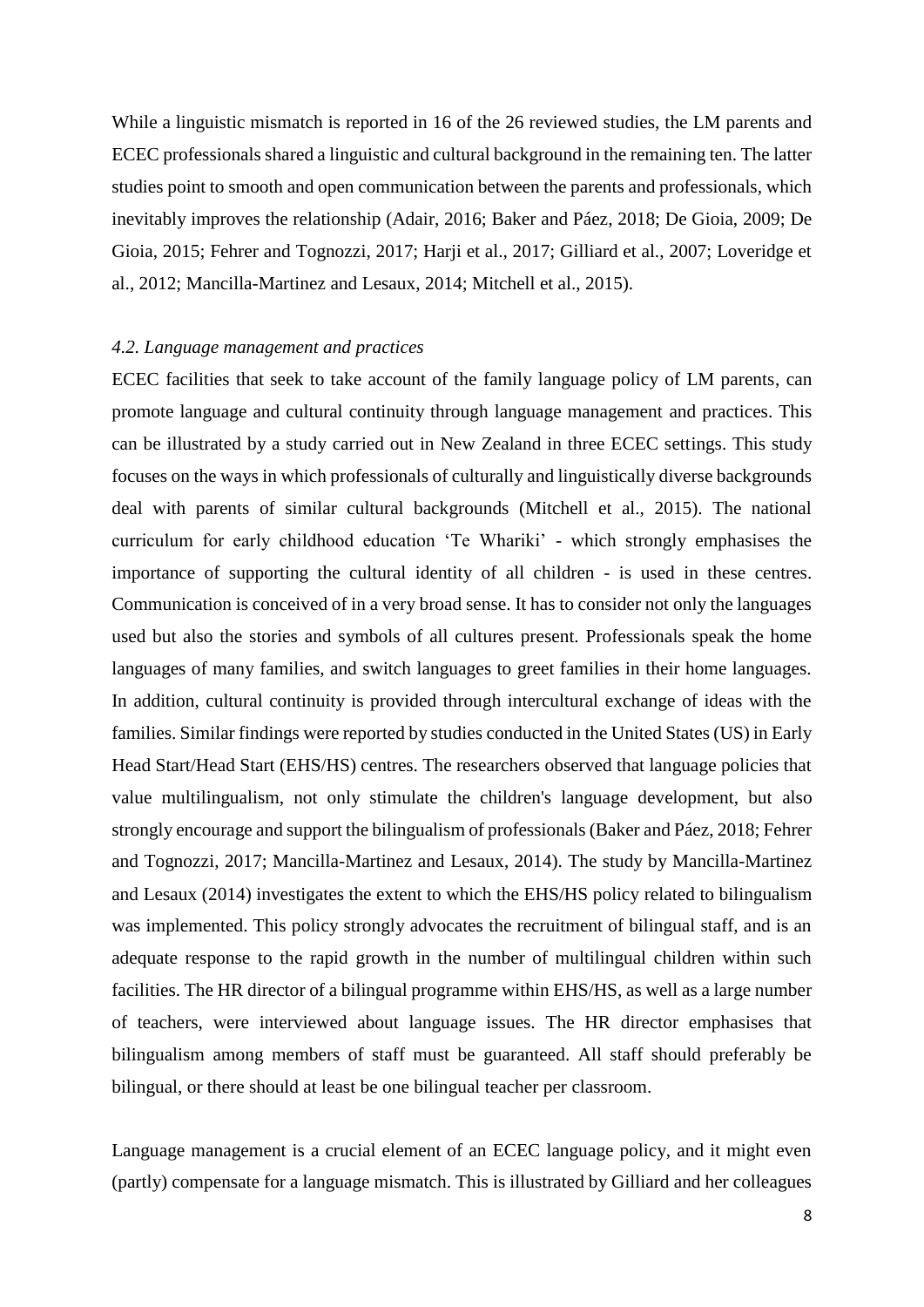(2007). The ECEC setting of their study, which is situated in a small town in Wyoming (USA), provides a bilingual curriculum which all teachers support. They perceive bilingualism as an important asset, and thus value the home language of the Spanish-speaking children. All educational material is available in English and Spanish. English-speaking teachers, who experience a language barrier with the parents, understand this as a working point for themselves rather than the parents. They feel that they need to learn Spanish to better communicate with the Spanish-speaking parents. Teachers who do not yet speak Spanish are always provided with a translator during important conversations with parents. Teachers seem to have an open mind about how they get to know parents. They point out that it is important to take the necessary time to get to know the families personally. They do not perceive parents as a homogeneous group. This study demonstrates how the management of a facility's language policy can have a positive influence both on bilingual practices and communication between professionals and parents. As a result, professionals who are not bilingual also embrace the bilingualism of the children and their parents (also reflected in Hardin et al., 2010).

#### *4.3. Language beliefs*

A third key issue found in the literature is the language beliefs of parents and ECEC workers regarding multilingualism and multilingual education (Beecher and Makin, 2002; De Gioia, 2013; Hu et al., 2014; Rodriguez, 2015; Winterbottom, 2013). Discontinuities between the beliefs of LM families and ECEC professionals are reported repeatedly. Three studies demonstrate that parents believe their home language should be promoted within the ECEC setting. This differs from certain professionals who insist that (only) the majority language should be used (Beecher and Makin, 2002; Rodriguez, 2015; Winterbottom, 2013). For instance, in the study of Beecher and Makin (2002), multilingual families emphasise the importance of bilingualism. By contrast, the educators assessed the children's early literacy skills in relation to book-based literacy, pre-reading and pre-writing, name writing and reading in English only. While the parents would also like to draw attention to literacy in their home language, some professionals regard multilingualism as problematic given that some children refuse to speak English.

However, remarkably, in two other studies, the opposite is reported. Here, parents have a strong preference that their home language should not be used, in contrast to professionals who believe that it should be allowed (De Gioia, 2013; Hu et al., 2014). The Chinese parents in the Australian study of Hu et al. (2014) indicate that they want their children to only speak English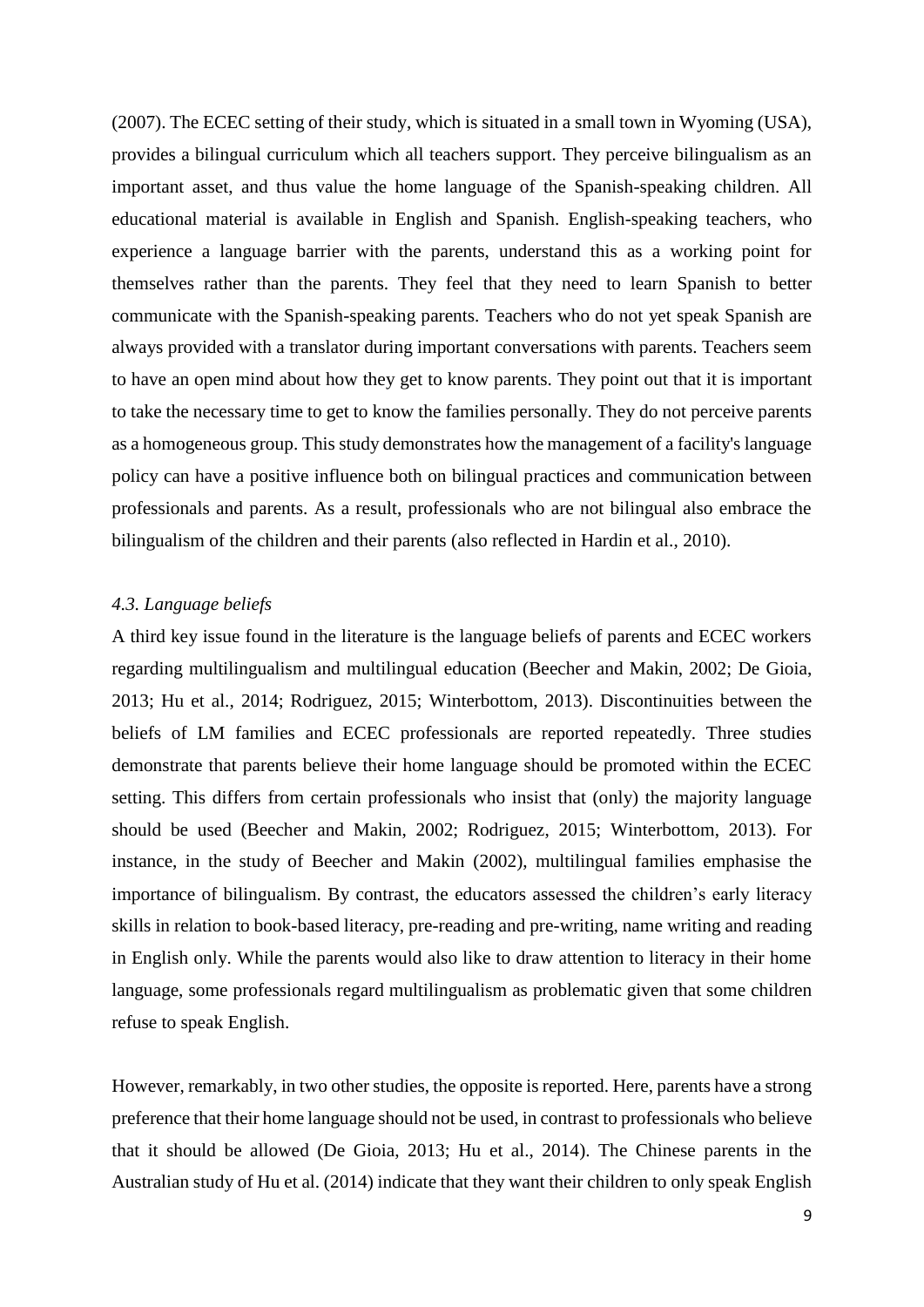in order to be well prepared for kindergarten. The educators, on the contrary, believe that all languages should be used freely. The professionals developed three strategies to deal with this situation. A first strategy is to comply with the Chinese parents' wishes by encouraging the increased use of English in the early childhood setting. Their second strategy is to allow children to use the home language in the centre while reassuring parents about their children's English development. Thirdly, the professionals openly encourage home language use while actively informing parents on the process of language learning.

Adair (2016) demonstrates that teachers with a migration background clearly appear to have much more affinity with the children and parents who are also of a migration background. They share the same language and cultural background, which renders communication easier. Adair (2016) concludes with a policy recommendation to recruit more professionals with a migration background in ECEC settings. This study can be seen as a clear example of how linguistic continuity can be achieved when both the practices and beliefs of professionals within an ECEC facility favour multilingualism.

## **5. Discussion and conclusion**

The main purpose of this study was to review systematically existing research that explores the partnership between language minority parents and professionals work in ECEC. To this end, 26 of 1,434 studies were analysed. This first finding indicates that studies on the relationship between LM parents and ECEC professionals are scarce. Twenty-three of the studies reviewed exclusively employ qualitative methods. These include case-studies which can be combined with semi-structured interviews, in-depth interviews or focus groups.

The aim of this review was to identify the most common topics that facilitate or complicate a partnership between LM parents and ECEC professionals. Firstly, a language match between both partners has been demonstrated to be crucial for linguistic continuity. A similar language background enhances interactions and mutual understanding. In most cases, LM parents do not speak the same language nor share similar cultural backgrounds with professionals. In these cases, a linguistic and cultural discontinuity is frequently reported. However, some of the researchers argue that the language barrier does not necessarily have to be an obstacle to the relationship between LM parents and professionals. When professionals embrace multilingualism and make the effort to communicate with LM parents, they can improve their relationships. The debate, therefore, goes beyond mere language use to also address opposing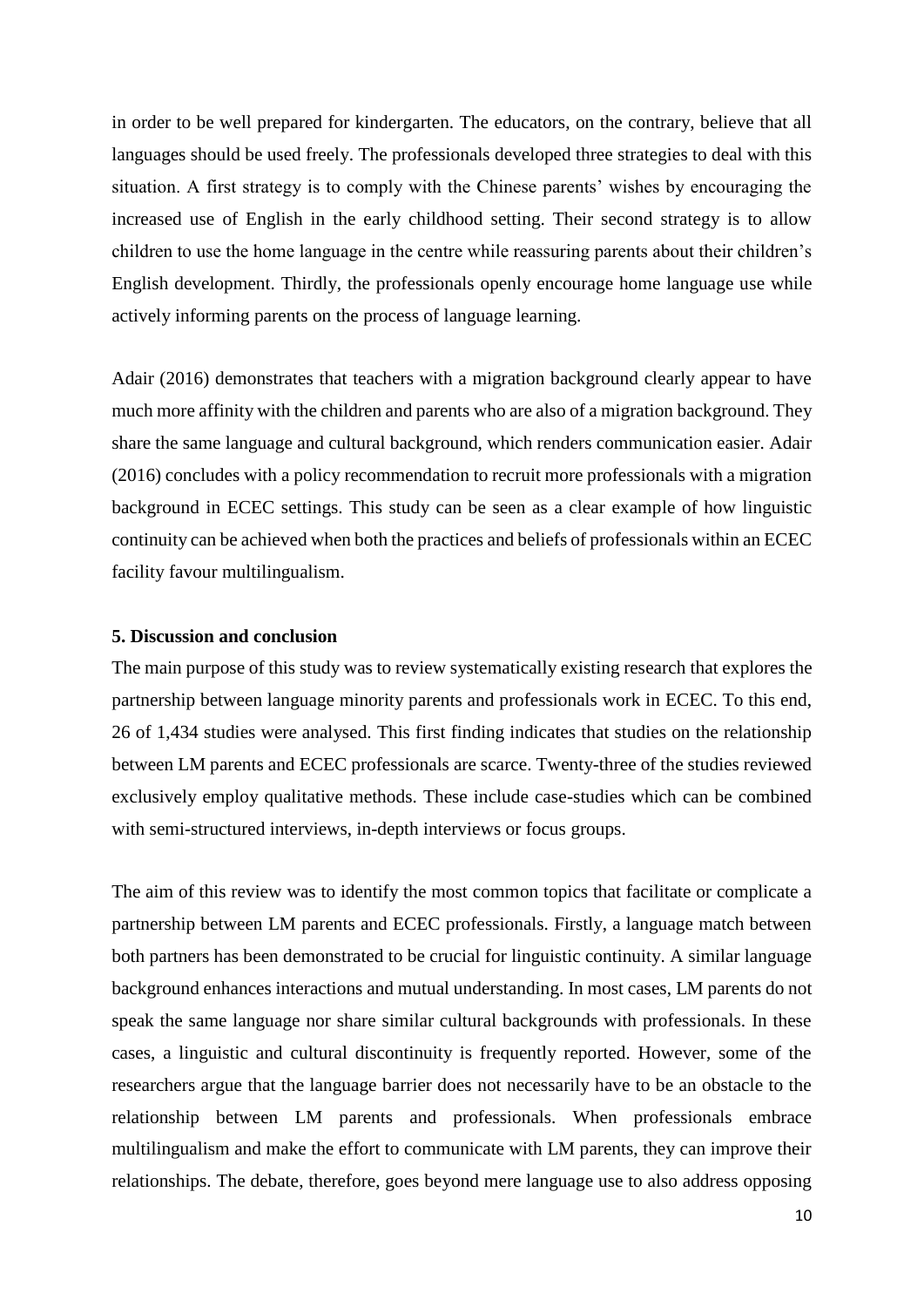language beliefs, perspectives on multilingualism, and ideologies. If other factors than a language mismatch also impact relationship-building, then discrimination against LM parents may be a concern (e.g. Adair, 2015). However, this subject has not been investigated explicitly in the selected studies and has only been mentioned in one of them.

As such, a first implication for future research would be to investigate whether the negative effects of a linguistic and/or cultural mismatch can be moderated by a linguistic and culturally responsive language management (e.g. Salem et al. and Perumal et al. this volume). Culturesensitive care and multilingualism should be given more attention in pre-service training, inservice training and in professional development. Professional development works best when it is based on an evidence-based pedagogical framework, makes use of coaching and engages practitioners in individual and collective reflection of their own practice (Kirsch et al., this volume). Another implication to be further investigated is the role of staff discrimination against LM parents in complicating partnership relationships. A suggestion regarding practice and policy is to avoid cultural and language mismatch whenever possible through appropriate recruitment and staff training policies. These could actively focus on the management of linguistic diversity and the deployment of a sensitive approach towards multilingualism.

A second key issue addressed in the literature is whether language management and practices can improve partnerships between LM parents and ECEC professionals, and if so, to what extent. Most of the retained studies considered the role of language management at ECEC level as decisive. They clearly and repeatedly demonstrated that ECEC facilities which use a curriculum or programme that considers multilingualism and multiculturalism as an added value, also promote favourable relationships between LM parents and professionals. However, studies show that language management does not contribute to partnership if the practices of professionals are not coherent with policy.

Finally, studies on language beliefs of professionals and parents similarly point to opportunities and challenges with regard to the building of partnerships. Some studies report that parents desire a focus on multilingual education for their children, while the ECEC professionals do not welcome languages other than the dominant languages. By contrast, other studies report that LM parents prefer their children to be educated in the majority language only, even when professionals prefer to promote the children's home languages. This supports the idea that the preference for monolingualism in education might be a doxa that has been internalised even by language minorities (e.g. Agirdag, 2010). In other words, minority groups share the conviction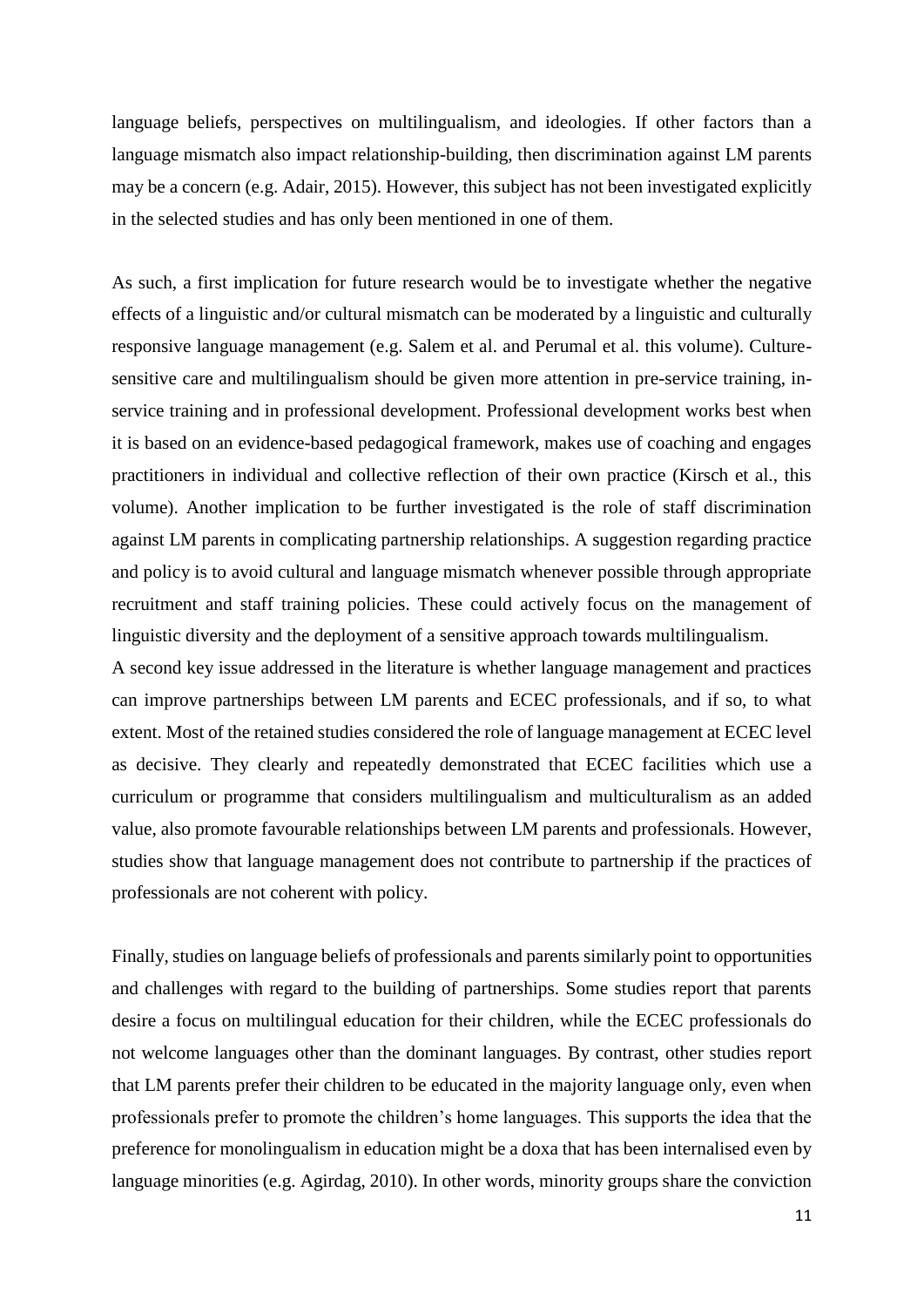that the dominant language is endowed with a higher level of importance than minority languages. Therefore, future research should also examine parental beliefs about multilingual education within ECEC, and also the determinants of these beliefs.

Finally, other important implications address the level of practice and policy. The studies carried out in the US and in New Zealand demonstrate clearly that language policy on the macro-level has an important influence on language policy at the meso-level. Both in the US and in New Zealand, bilingualism is encouraged strongly within the national curriculum for early childhood education. At the same time, this positive view of multilingualism at the mesolevel is a crucial determinant for establishing linguistic continuity between parents and professionals. These studies are clear examples of how linguistic continuity can be achieved when both the practices and the beliefs of ECEC professionals are in favour of multilingualism. For us, professionals' beliefs and their practices at the micro-level are decisive. If, despite favourable language management, professionals are reluctant to embrace multilingualism, this leads to linguistic discontinuity between parents and professionals. This can, in turn, further complicate the already-complicated process of partnership-building.

## **References**

## *References marked with \* were included in the analysis.*

- Adair, J. K. (2015). *The impact of discrimination on the early schooling experiences of children from immigrant families.* Washington, DC: Migration Policy Institute.
- \*Adair, J. K. (2016). Creating positive contexts of reception: The value of immigrant teachers in US early childhood education programs. *Education Policy Analysis Archives*, *24*, 1-30.
- Adams, K. S., & Christenson, S. L. (2000). Trust and the family–school relationship examination of parent–teacher differences in elementary and secondary grades. *Journal of school psychology*, *38*(5), 477-497.
- Agirdag, O. (2010). Exploring bilingualism in a monolingual school system: insights from Turkish and native students from Belgian schools. *British Journal of Sociology of Education, 31*(3), 307-321.
- Agirdag, O. (2014). The long-term effects of bilingualism on children of immigration: student bilingualism and future earnings. *International Journal of Bilingual Education and Bilingualism*, *17*(4), 449-464.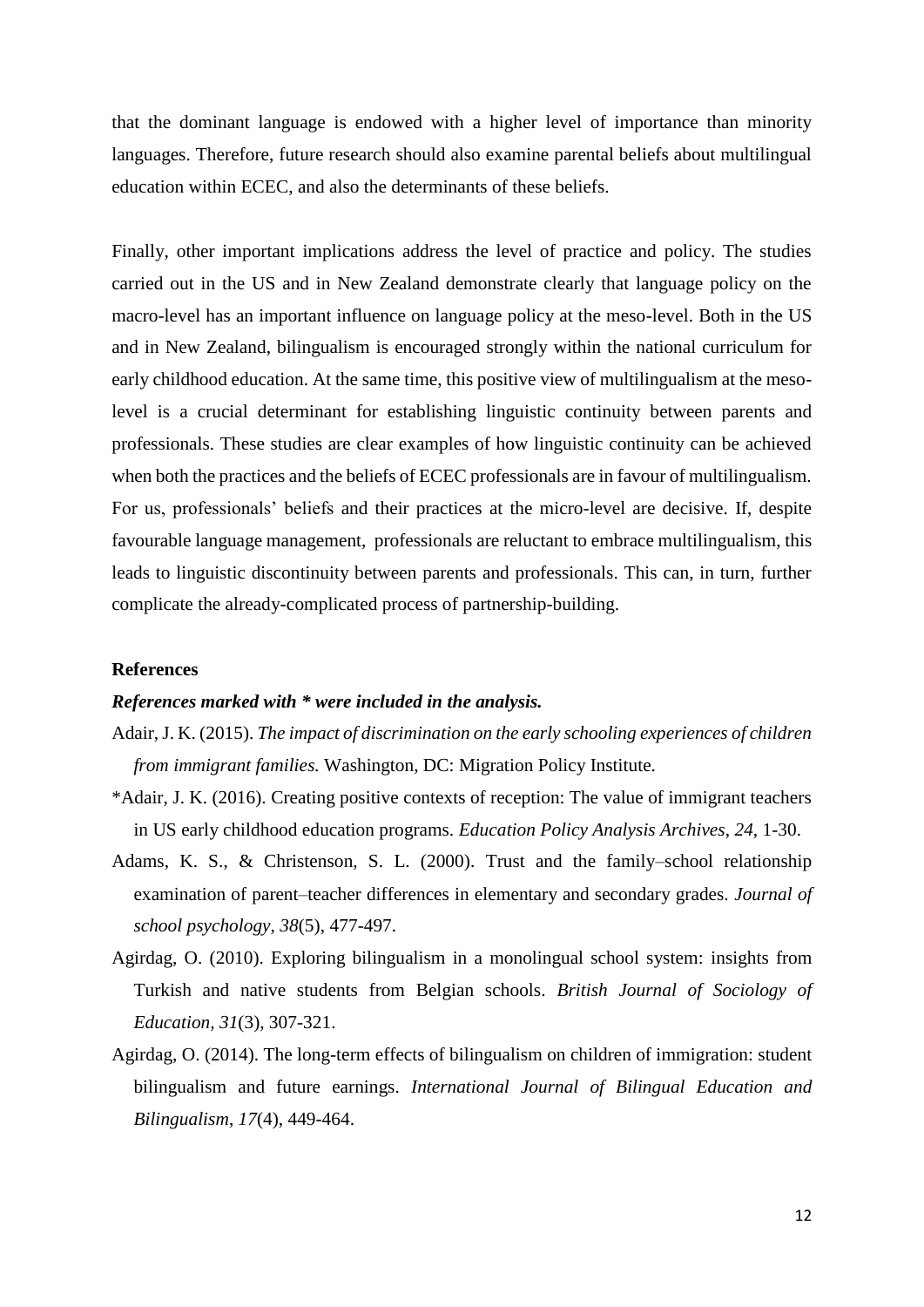- Agirdag, O., & Vanlaar, G. (2018). Does more exposure to the language of instruction lead to higher academic achievement? A cross-national examination. *International Journal of Bilingualism*, *22*(1), 123-137.
- Antunez, B. (2000). When everyone is involved: Parents and communities in school reform. *Framing effective practice: Topics and issues in the education of English language learners*, 53-59.
- Arnold, D. H., Zeljo, A., Doctoroff, G. L., & Ortiz, C. (2008). Parent involvement in preschool: Predictors and the relation of involvement to preliteracy development. *School psychology review*, *37*(1), 74.
- Averett, P., Hegde, A., & Smith, J. (2017). Lesbian and gay parents in early childhood settings: A systematic review of the research literature. *Journal of Early Childhood Research*, *15*(1), 34-46.
- \*Baker, M., & Páez, M. (2018). *Dual Language Learners in Head Start, Public Pre-K, and Private Preschool Programs*. Washington, DC: Migration Policy Institute.
- Barac, R., & Bialystok, E. (2011). Cognitive development of bilingual children. *Language Teaching*, *44*(1), 36-54.
- \*Beecher, B., & Makin, L. (2002). Languages and literacies in early childhood: At home and in early childhood settings. *European Early Childhood Education Research Journal*, *10*(1), 67-84.
- Bialystok, E. (2010). Global–local and trail-making tasks by monolingual and bilingual children: Beyond inhibition. *Developmental psychology*, *46*(1), 93-105.
- Bronfenbrenner, U. (1994). Ecological models of human development. *Readings on the development of children*, *2*(1), 37-43.
- \*Caporal-Ebersold, E., & Young, A. (2016). Negotiating and appropriating the 'one person, one language' policy within the complex reality of a multilingual crèche in Strasbourg. *London Review of Education*, *14*(2), 122-133.
- Castro, D. C., Espinosa, L., & Páez, M. (2011). Defining and measuring quality early childhood practices that promote dual language learners' development and learning. *Quality measurement in early childhood settings*, 257-280.
- Cavaluzzi , M. 2010. Promoting cultural & linguistic diversity: Supporting bilingualism in the early childhood classroom. Texas Child Care Spring 2010, 2–7. www.childcarequarterly.com/pdf/spring10\_diversity.pdf .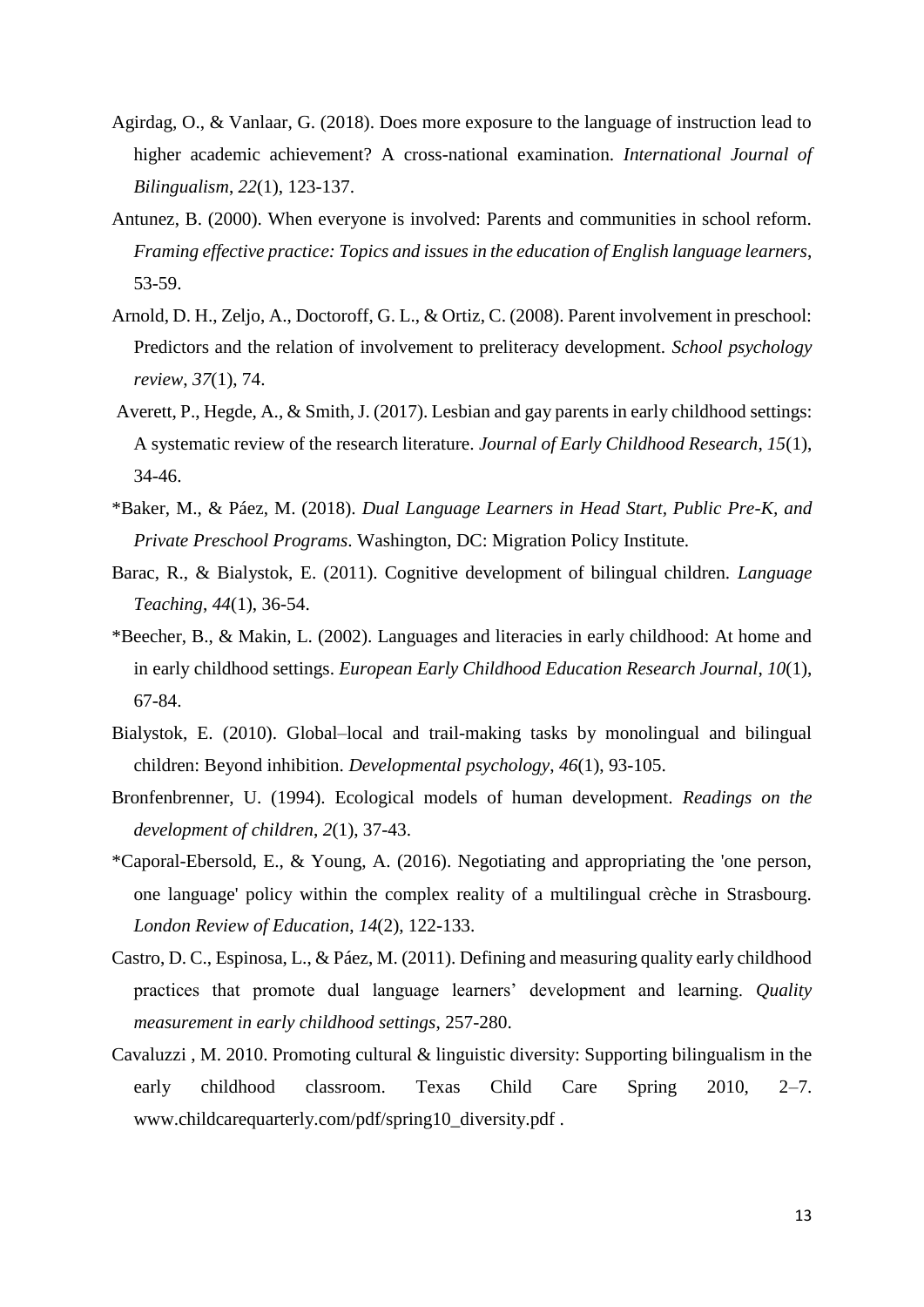- Chan, A. (2011). Critical multiculturalism: Supporting early childhood teachers to work with diverse immigrant families. International Research in Early Childhood Education, 2(1), 63- 75
- Chang, H. N. L. (1993). Affirming Children's Roots: Cultural and Linguistic Diversity in Early Care and Education. San Francisco: California Tomorrow.
- \*Cheatham, G. A., & Ostrosky, M. M. (2013). Goal setting during early childhood parentteacher conferences: A comparison of three groups of parents. *Journal of Research in Childhood Education*, *27*(2), 166-189.
- \*Chumak-Horbatsch, R. (2008). Early bilingualism: Children of immigrants in an Englishlanguage childcare center. *Psychology of Language and Communication*, *12*(1), 3-27.
- Churchill, S. L. (2003). Goodness-of-fit in early childhood settings. *Early Childhood Education Journal*, *31*(2), 113-118.
- \*De Gioia, K. (2009). Parent and staff expectations for continuity of home practices in the child care setting for families with diverse cultural backgrounds. *Australasian Journal of Early Childhood*, *34*(3), 9-18.
- \*De Gioia, K. (2013). Cultural negotiation: Moving beyond a cycle of misunderstanding in early childhood settings. *Journal of Early Childhood Research*, *11*(2), 108-122.
- \*De Gioia, K. (2015). Immigrant and refugee mothers' experiences of the transition into childcare: a case study. *European Early Childhood Education Research Journal*, *23*(5), 662- 672.
- De Houwer, A. (2015). Harmonious bilingual development: Young families' well-being in language contact situations. International Journal of Bilingualism, 19 (2), 169-184.
- Eisenchlas, S. A., Schalley, A. C., & Guillemin, D. (2013). The importance of literacy in the home language: The view from Australia. *Sage Open*, *3*(4), 1–14.
- Extra, G., & Yağmur, K. (2011). Urban multilingualism in Europe: Mapping linguistic diversity in multicultural cities. *Journal of Pragmatics*, *43*(5), 1173-1184.
- Fantuzzo, J., McWayne, C. M., Perry, M. A., & Childs, S. (2004). Multiple dimensions of family involvement and their relations to behavioral and learning competencies for urban, low-income children. *School Psychology Review*, *33*(4), 467.
- \*Fehrer, K., & Tognozzi, N. (2017). An Implementation Study of the Early Childhood Language Development Institute (ECLDI): Dual-Capacity Professional Development in San Mateo County State Preschools.
- \*Gilliard, J. L., Moore, R. A., & Lemieux, J. J. (2007). "In Hispanic Culture, the Children Are the Jewels of the Family": An Investigation of Home and Community Culture in a Bilingual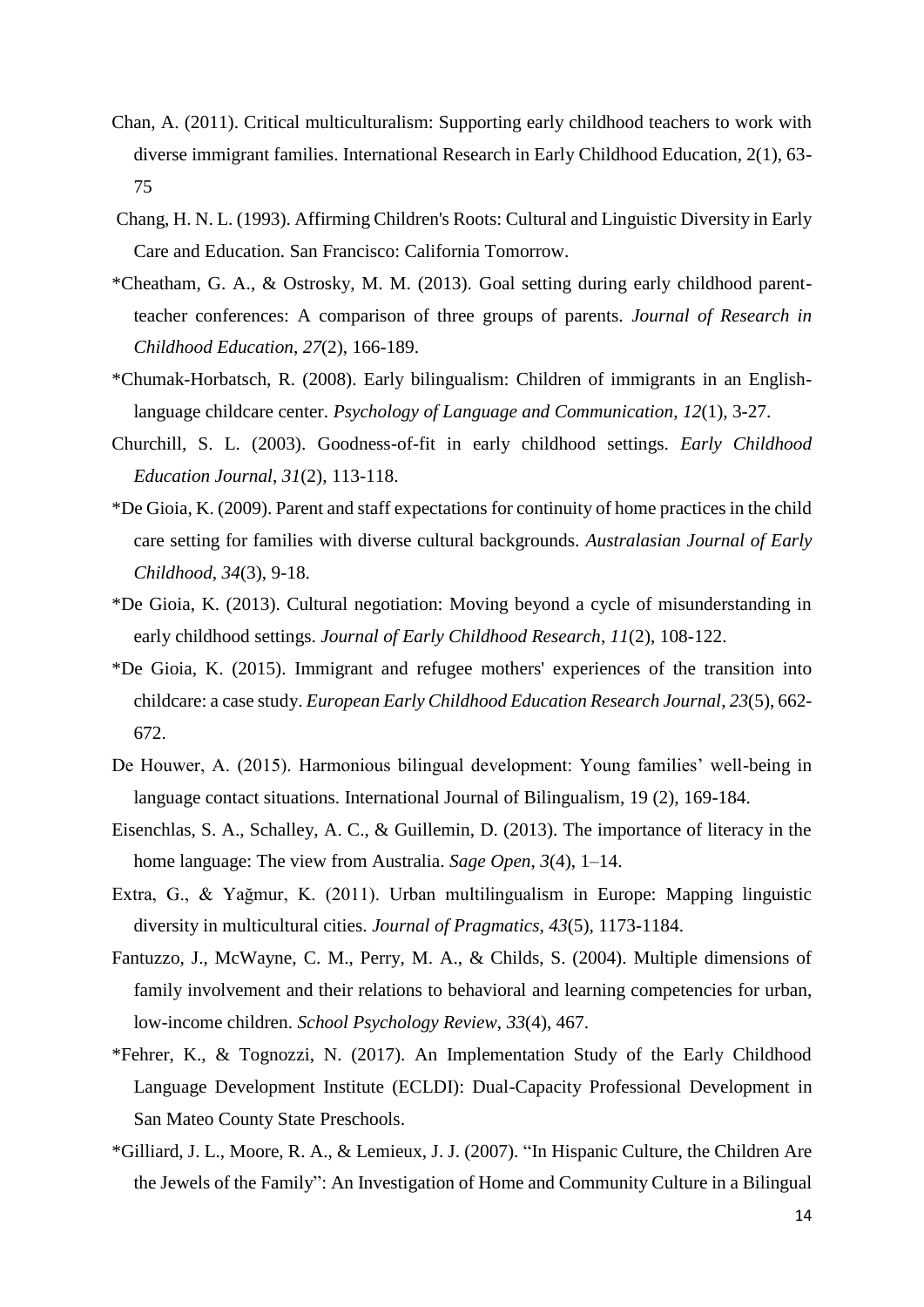Early Care and Education Center Serving Migrant and Seasonal Farm Worker Families. *Early Childhood Research & Practice*, *9*(2), n2.

- Guo, K. (2015). Teacher knowledge, child interest and parent expectation: Factors influencing multicultural programs in an early childhood setting. *Australasian Journal of Early Childhood*, *40*(1), 63.
- \*Hadley, F., & Rouse, E. (2018). The family–centre partnership disconnect: Creating reciprocity. *Contemporary Issues in Early Childhood*, *19*(1), 48-62.
- \*Hardin, B. J., Lower, J. K., Smallwood, G. R., Chakravarthi, S., Li, L., & Jordan, C. (2010). Teachers, families, and communities supporting English language learners in inclusive prekindergartens: An evaluation of a professional development model. *Journal of Early Childhood Teacher Education*, *31*(1), 20-36.
- \*Harji, M. B., Balakrishnan, K., & Letchumanan, K. (2017). The PaCT: Parents, Children and Teacher Partnership in Developing ESL Literacy. *English Language Teaching*, *10*(9), 150- 160.
- \*Harper, S. N., & Pelletier, J. (2010). Parent involvement in early childhood: A comparison of English language learners and English first language families. *International Journal of Early Years Education*, *18*(2), 123-141.
- Hemmerechts, K., Agirdag, O., & Kavadias, D. (2017). The relationship between parental literacy involvement, socio-economic status and reading literacy. *Educational Review*, *69*(1), 85-101.
- \*Hu, J., Torr, J., & Whiteman, P. (2014). 'Parents don't want their children to speak their home language': how do educators negotiate partnerships with Chinese parents regarding their children's use of home language and English in early childhood settings? *Early Years*, *34*(3), 255-270.
- Lareau, A. (1987). Social class differences in family-school relationships: The importance of cultural capital. *Sociology of education*, 73-85.
- \*Loveridge, J., Rosewarne, S., Shuker, M. J., Barker, A., & Nager, J. (2012). Responding to diversity: Statements and practices in two early childhood education contexts. *European Early Childhood Education Research Journal*, *20*(1), 99-113.
- \* Mancilla-Martinez, J., & Lesaux, N. K. (2014). Promoting shared cultural and linguistic backgrounds among children and families in Early Head Start/Head Start programs. National Head Start Association Dialog, 17(3), 35-49.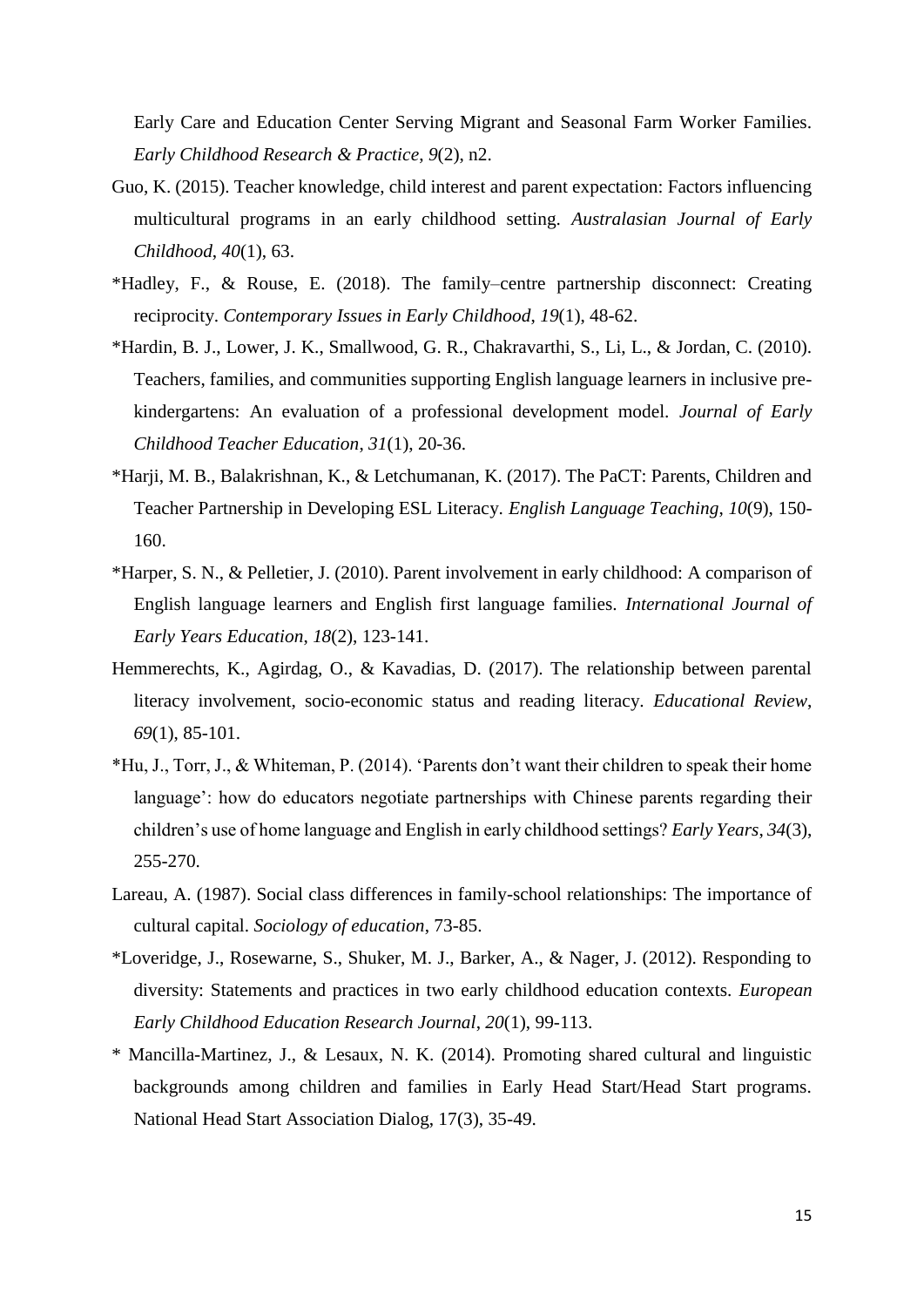- \*Mitchell, L., Bateman, A., Ouko, A., Gerrity, R., Lees, J., Matata, K., & Xiao, W. (2015). Teaching and learning in culturally diverse early childhood settings. Hamilton, New Zealand: Wilf Malcolm Institute of Educational Research, University of Waikato
- Morris, H., Skouteris, H., Edwards, S., & Rutherford, L. (2015). Obesity prevention interventions in early childhood education and care settings with parental involvement: a systematic review. *Early Child Development and Care*, *185*(8), 1283-1313.
- O'Connor, A., Nolan, A., Bergmeier, H., Hooley, M., Olsson, C., Cann, W., ... & Skouteris, H. (2017). Early childhood education and care educators supporting parent-child relationships: a systematic literature review. *Early years*, *37*(4), 400-422.
- \*Perry, N. J., Kay, S. M., & Brown, A. (2008). Continuity and change in home literacy practices of Hispanic families with preschool children. *Early Child Development and Care*, *178*(1), 99-113.
- Pulinx, R., Van Avermaet, P., & Agirdag, O. (2017). Silencing linguistic diversity: The extent, the determinants and consequences of the monolingual beliefs of Flemish teachers. I*nternational Journal of Bilingual Education and Bilingualism, 20*(5), 542-556.
- \*Rodríguez, M. (2015). Families and Educators Supporting Bilingualism in Early Childhood. *School Community Journal*, *25*(2), 177-194.
- Roberts, J. (2011). Trust and early years childcare: parents' relationships with private, state and third sector providers in England. *Journal of Social Policy*, *40*(4), 695-715.
- \*Sawyer, B. E., Manz, P. H., & Martin, K. A. (2017). Supporting preschool dual language learners: Parents' and teachers' beliefs about language development and collaboration. *Early child development and care*, *187*(3-4), 707-726.
- \*Sims, M., Ellis, E. M., & Knox, V. (2017). Parental Plurilingual Capital in a Monolingual Context: Investigating Strengths to Support Young Children in Early Childhood Settings. *Early Childhood Education Journal*, *45*(6), 777-787.
- Snilstveit, B., Oliver, S., & Vojtkova, M. (2012). Narrative approaches to systematic review and synthesis of evidence for international development policy and practice. *Journal of development effectiveness*, *4*(3), 409-429.
- \*Tobin, J. (2009). Children crossing borders: Including the voices of migrant families in ECEC programs. *Unpublished working paper*.
- Tyler, K. M., Uqdah, A. L., Dillihunt, M. L., Beatty-Hazelbaker, R., Conner, T., Gadson, N., ... & Roan-Belle, C. (2008). Cultural discontinuity: Toward a quantitative investigation of a major hypothesis in education. *Educational researcher*, *37*(5), 280-297.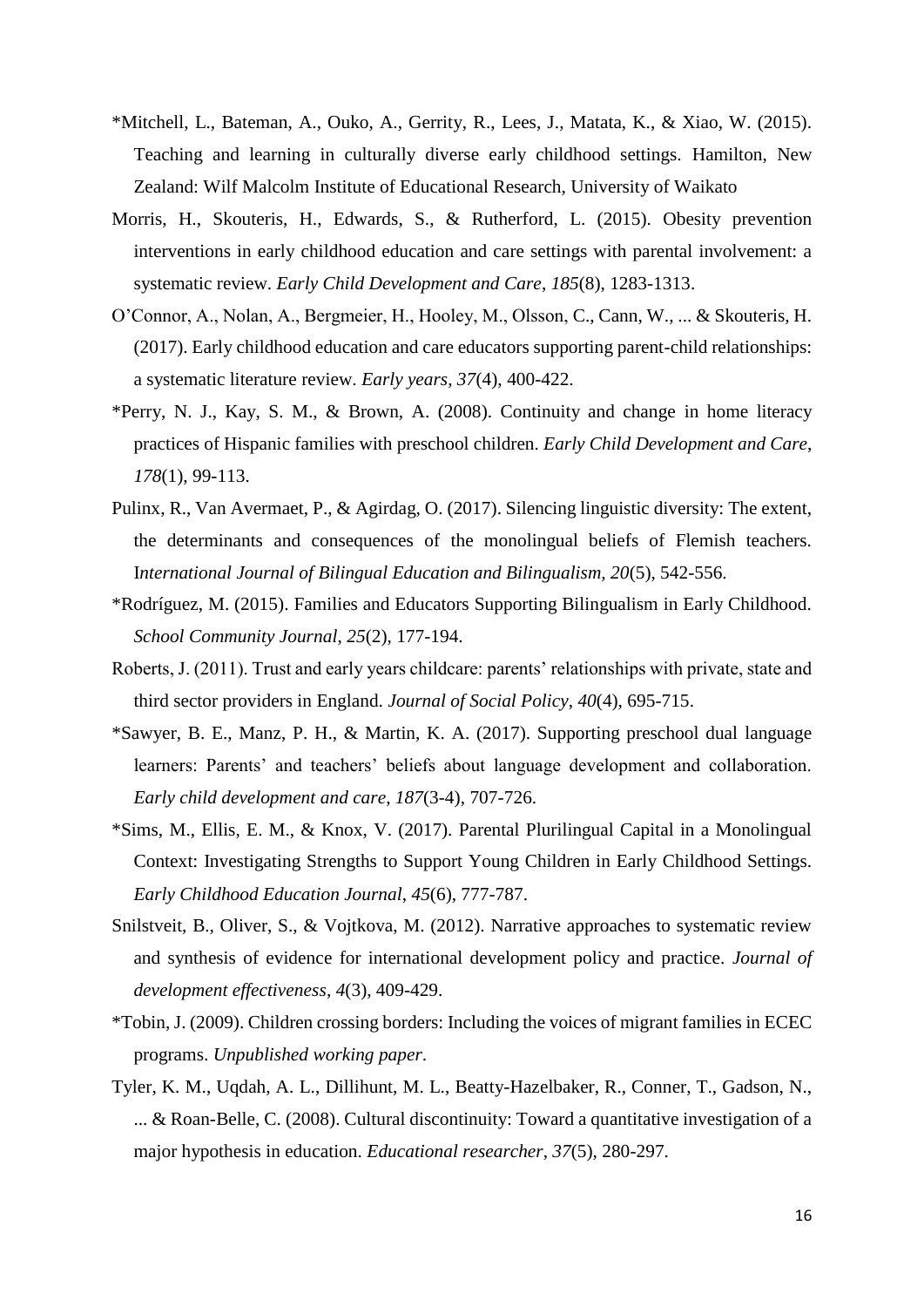- \*Whitmarsh, J. (2011). Othered voices: asylum-seeking mothers and early years education. *European Early Childhood Education Research Journal*, *19*(4), 535-551.
- \*Winterbottom, C. (2013). Voices of the minority: Japanese immigrant mothers' perceptions of preschools in the United States. *Early Childhood Education Journal*, *41*(3), 219-225.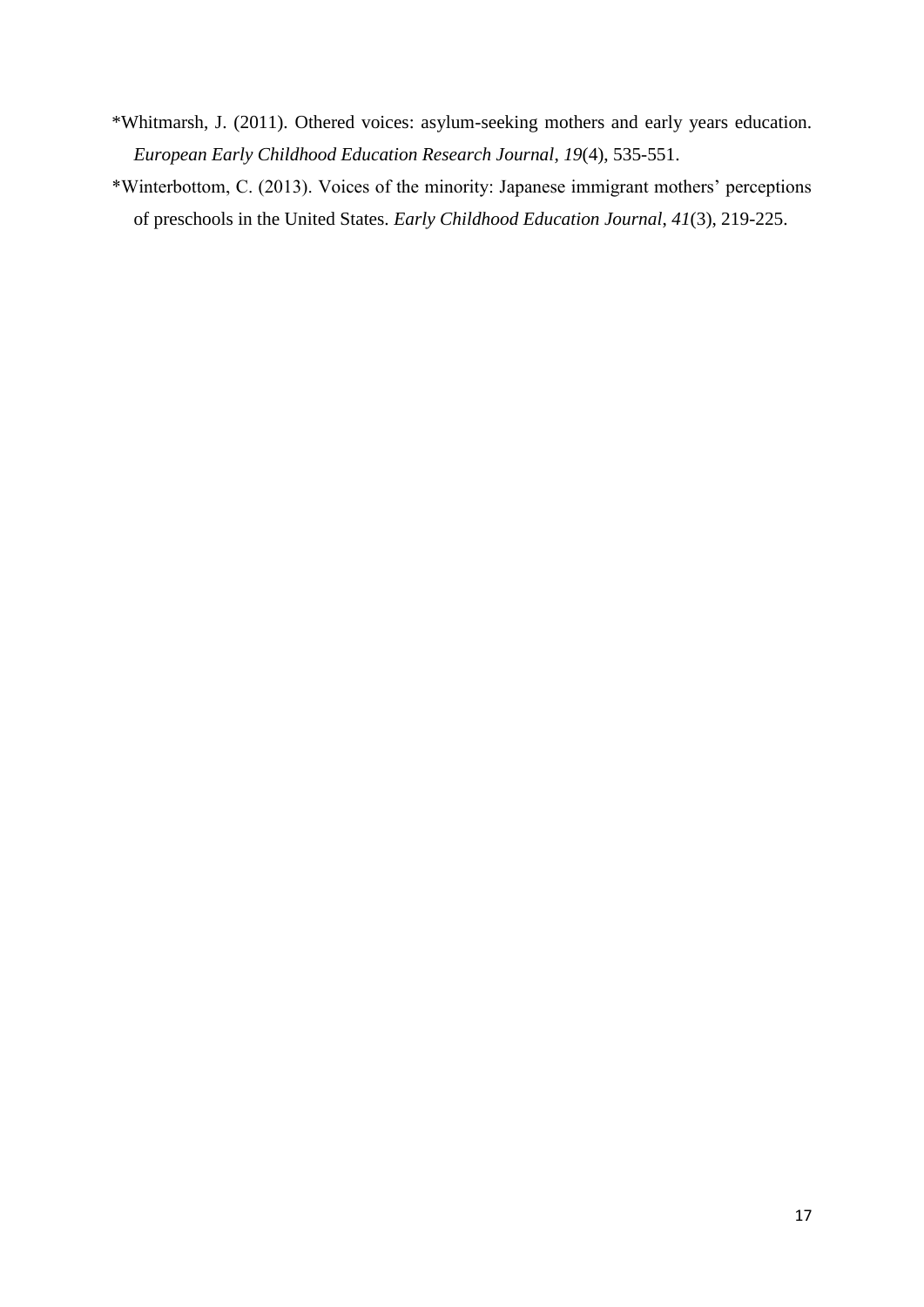# **Appendix 1**

Overview of selected studies with research method, participants, children's age and country

| <b>US</b><br>$(1)$ Adair, 2016<br>Focus group interviews with 50 preschool<br>4 years<br>teachers (immigrant and non-immigrant) using<br>old<br>video-cued material as a guide for the |
|----------------------------------------------------------------------------------------------------------------------------------------------------------------------------------------|
|                                                                                                                                                                                        |
|                                                                                                                                                                                        |
|                                                                                                                                                                                        |
| interviews to explore their views about                                                                                                                                                |
| immigrant mothers.                                                                                                                                                                     |
| Conducted in nine preschool sites in five cities.                                                                                                                                      |
| "ECEC<br>Case study: focus group discussion and<br><b>US</b><br>(2) Baker & Páez,                                                                                                      |
| 2018<br>individual interviews with 17 directors, 14<br>age"                                                                                                                            |
| teachers, 50 family members and 111 children.                                                                                                                                          |
| Conducted in six ECEC preschool classrooms:                                                                                                                                            |
| two Head Start classrooms, two public pre-K                                                                                                                                            |
| classrooms, and two classrooms in preschools                                                                                                                                           |
| affiliated with private universities.                                                                                                                                                  |
| $(3)$ Beecher &<br>Case studies in four settings<br>Australia<br>4 years                                                                                                               |
| <b>Makin</b> , 2002<br>Focus group discussions with families and<br>old                                                                                                                |
| interviews with educators.                                                                                                                                                             |
| Conducted in four ECEC settings                                                                                                                                                        |
| (4) Caporal-<br>Ethnographic case study over 9 months with<br>$0$ to $3$<br>France                                                                                                     |
| observations and audio-recorded interviews<br>Ebersold &<br>years old                                                                                                                  |
| with educators.<br>Young, 2016                                                                                                                                                         |
| Conducted in a day care centre.                                                                                                                                                        |
| <b>US</b><br>$(5)$ Cheatham &<br>Parent-teacher meetings were audio-recorded.<br>$1$ to $5$                                                                                            |
| Ostrosky, 2013<br>After the meetings, semi-structured interviews<br>years old                                                                                                          |
| were conducted with each parent or couple.                                                                                                                                             |
| 14 Hispanic (3 bilingual and 11 Spanish                                                                                                                                                |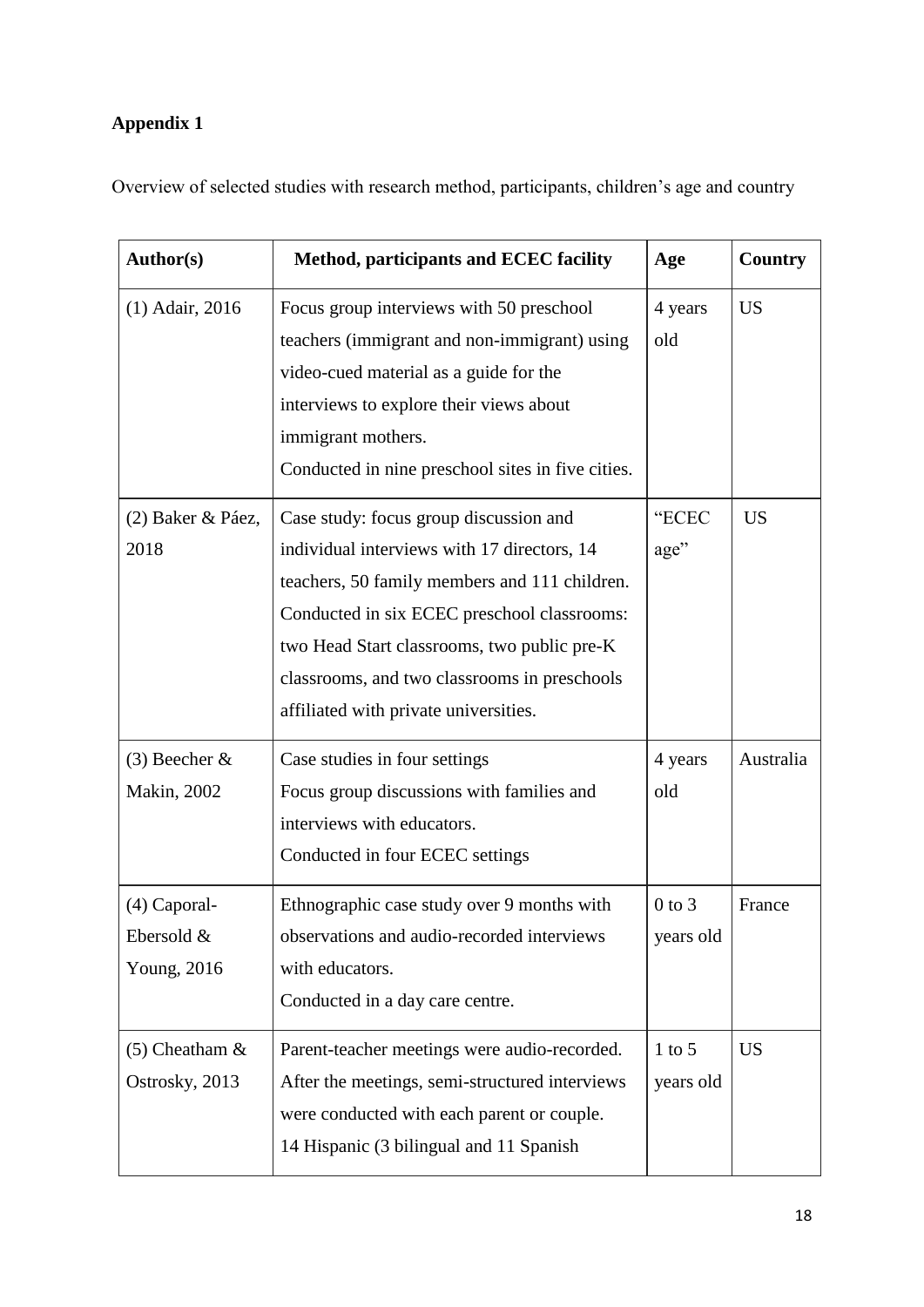|                         | speakers)                                                                      |            |           |
|-------------------------|--------------------------------------------------------------------------------|------------|-----------|
|                         | 10 Native English non Hispanic<br>After all the conferences teachers were also |            |           |
|                         | interviewed.                                                                   |            |           |
|                         | Conducted in four Early/Head start centres.                                    |            |           |
|                         |                                                                                |            |           |
| $(6)$ Chumak-           | 16 parents (8 mothers $-8$ fathers) completed a                                | $1$ to $3$ | Canada    |
| Horbatsch, 2008         | questionnaire.                                                                 | years old  |           |
|                         | Conducted in a childcare centre.                                               |            |           |
| (7) De Gioia, 2009      | Semi-structured interviews with:                                               | $0$ to $3$ | Australia |
|                         | (1) staff: white and parents from Pakistan,                                    | years old  |           |
|                         | India, Iraq and Philippines                                                    |            |           |
|                         | (2) Staff & director: white – untrained                                        |            |           |
|                         | assistants from Vietnam & China and parents                                    |            |           |
|                         | from China & Samoa                                                             |            |           |
|                         | (3) Staff: white and parents: white (of Greek)                                 |            |           |
|                         | and Spanish ancestry)                                                          |            |           |
|                         | Conducted in three childcare centres.                                          |            |           |
| (8) De Gioia, 2013      | Semi-structured interviews with 9 educators                                    | $0$ to $3$ | Australia |
|                         | and 18 different family members; 13 mothers, 4                                 | years old  |           |
|                         | fathers and 1 older brother                                                    |            |           |
|                         | Conducted in three childcare centres.                                          |            |           |
| (9) De Gioia, 2015      | Observations 2 days/week for 2 months.                                         | $2$ to $5$ | Australia |
|                         | Reflective research journal.                                                   | years old  |           |
|                         | Series of open-ended interviews with 4 mothers                                 |            |           |
|                         | and 4 educators                                                                |            |           |
|                         | Conducted in a childcare centre.                                               |            |           |
| $(10)$ Fehrer &         | Individual and group interviews of staff and                                   | "ECEC      | <b>US</b> |
| Tognozzi, 2017          | parents, and observations.                                                     | age"       |           |
|                         | Conducted in 2 state-funded preschool sites                                    |            |           |
| $(11)$ Gilliard et al., | Class observations and open-ended interviews                                   | $0$ to 5   | <b>US</b> |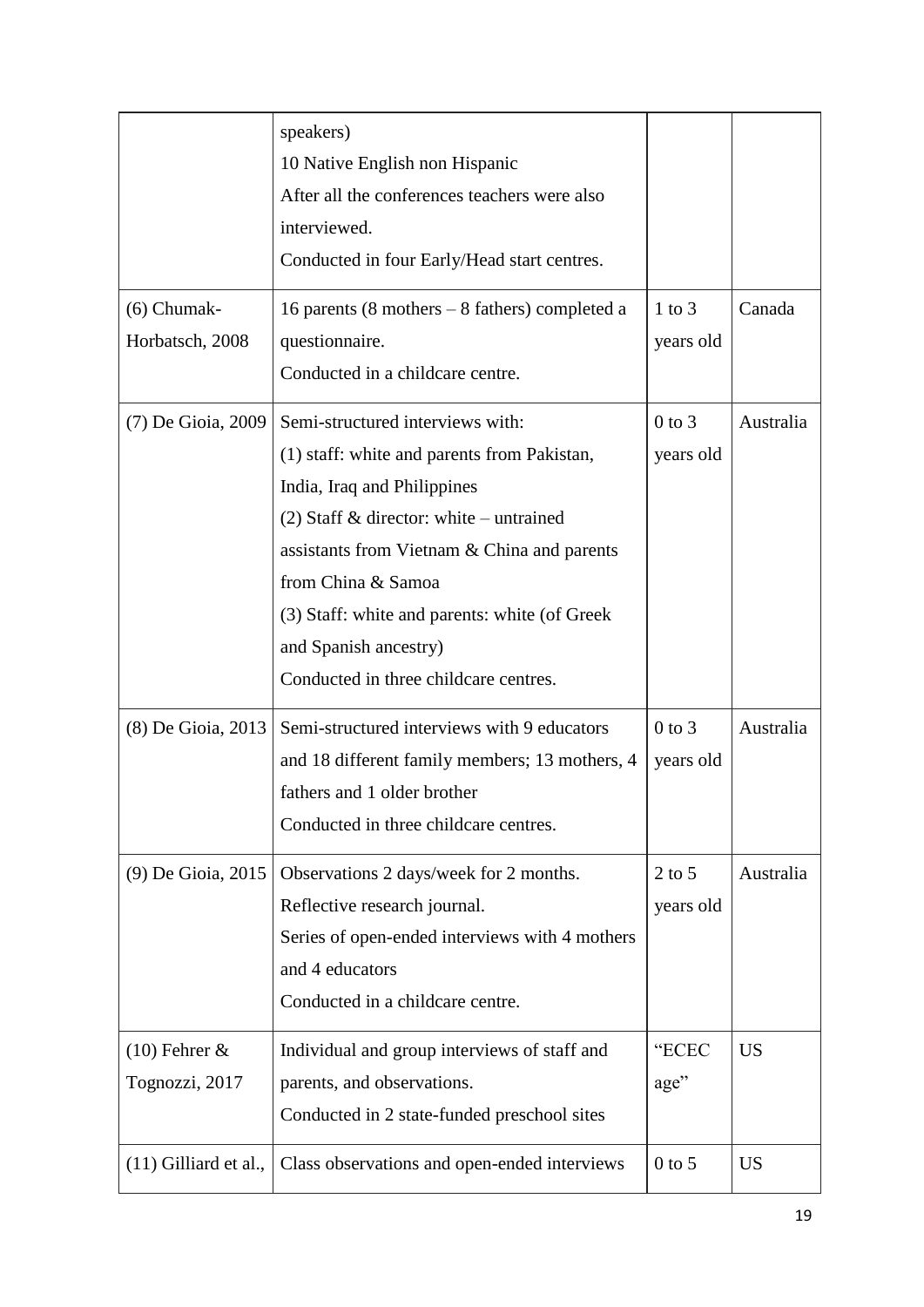| 2007                  | with 1 male and 7 female EC educators (5<br>Hispanic, 1 non-Spanish speaking, 3 White and<br>non-Spanish speaking).<br>Conducted in an infant, mobile infant, and<br>toddler classrooms. | years old  |           |
|-----------------------|------------------------------------------------------------------------------------------------------------------------------------------------------------------------------------------|------------|-----------|
| $(12)$ Hadley &       | 4 (Comparative) case studies                                                                                                                                                             | $0$ to $4$ | Australia |
| Rouse, 2018           | $(1)$ 3 families and 6 educators in 3 centres                                                                                                                                            | years old  |           |
|                       | (2) 23 families and 5 educators in 4 centres                                                                                                                                             |            |           |
|                       | (3) 4 families and 6 educators in 1 centre                                                                                                                                               |            |           |
|                       | $(4)$ 2 families and 1 educator in 11 centres                                                                                                                                            |            |           |
|                       | Conducted in day care centres.                                                                                                                                                           |            |           |
| $(13)$ Hardin et al., | Self-assessment checklist of beliefs and                                                                                                                                                 | $4$ to 5   | <b>US</b> |
| 2010                  | practices and survey with four open-ended                                                                                                                                                | years old  |           |
|                       | questions of 48 pre-kindergarten teachers.                                                                                                                                               |            |           |
|                       | Conducted in 17 elementary schools.                                                                                                                                                      |            |           |
| $(14)$ Harji et al.,  | Interviews, teacher journals and home visits of                                                                                                                                          | 5 years    | Malaysia  |
|                       |                                                                                                                                                                                          |            |           |
| 2017                  | 25 parents and one teacher.                                                                                                                                                              | old        |           |
|                       | Conducted in a private preschool                                                                                                                                                         |            |           |
| $(15)$ Harper &       | Parent questionnaire for parents of 23 children                                                                                                                                          | $3$ to $5$ | Canada    |
| Pelletier, 2010       | who spoke English as a first language (EL1)                                                                                                                                              | years old  |           |
|                       | and 19 children who were English language                                                                                                                                                |            |           |
|                       | learners (ELL)                                                                                                                                                                           |            |           |
|                       | Teacher questionnaire for kindergarten teachers                                                                                                                                          |            |           |
|                       | Test for early reading ability for the 42                                                                                                                                                |            |           |
|                       | kindergarten children.                                                                                                                                                                   |            |           |
|                       | Conducted in kindergarten classrooms.                                                                                                                                                    |            |           |
| $(16)$ Hu et al.,     | Semi-structured interviews with five educators.                                                                                                                                          | "ECEC      | Australia |
| 2014                  | Conducted in three day care centres and two                                                                                                                                              | age"       |           |
|                       | preschool sites.                                                                                                                                                                         |            |           |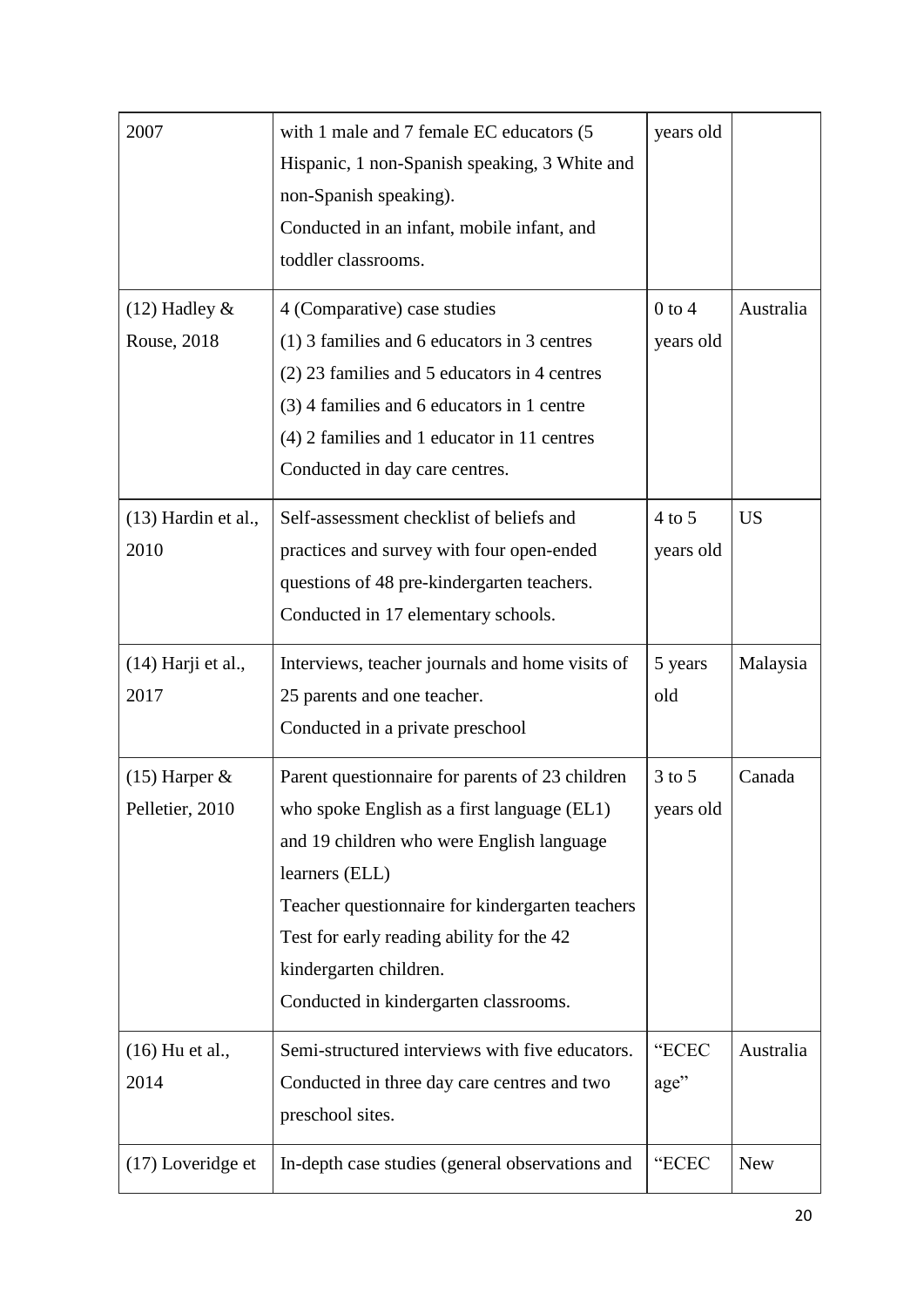| al., 2012            | semi-structured interviews) of a playcentre and<br>a kindergarten.<br>Playcentre was led by parents and kindergarten<br>by teachers<br>Conducted in a Playcentre and a preschool site. | age"       | Zealand    |
|----------------------|----------------------------------------------------------------------------------------------------------------------------------------------------------------------------------------|------------|------------|
| (18) Mancilla-       | A semi-structured phone interview with the                                                                                                                                             | $0$ to 5   | <b>US</b>  |
| Martinez &           | human resources director of an Early Head                                                                                                                                              | years old  |            |
| Lesaux, 2014         | Start/Head Start (EHS/HS) programme that                                                                                                                                               |            |            |
|                      | serves a large number of Spanish-speaking                                                                                                                                              |            |            |
|                      | <b>DLL</b> families                                                                                                                                                                    |            |            |
|                      | 109 EHS/HS teachers completed a survey                                                                                                                                                 |            |            |
|                      | Conducted in 8 EHS/HS programme sites.                                                                                                                                                 |            |            |
| (19) Mitchell et     | Focus group discussions with 6 teachers.                                                                                                                                               | "ECEC      | <b>New</b> |
| al., 2015            | Semi-structured interviews with parents, with                                                                                                                                          | age"       | Zealand    |
|                      | video recordings of 3 case study children                                                                                                                                              |            |            |
|                      | during free play in setting.                                                                                                                                                           |            |            |
|                      | Semi-structured interviews with teachers, with                                                                                                                                         |            |            |
|                      | video recordings of themselves when parents                                                                                                                                            |            |            |
|                      | and children arrive at setting $+$ videos of the                                                                                                                                       |            |            |
|                      | children.                                                                                                                                                                              |            |            |
|                      | Conducted in three education and care centres                                                                                                                                          |            |            |
| $(20)$ Perry et al., | 13 Hispanic parents participated in a literacy                                                                                                                                         | $2$ to $4$ | <b>US</b>  |
| 2008                 | program.                                                                                                                                                                               | years old  |            |
|                      | Parents' journals and teachers' anecdotes were                                                                                                                                         |            |            |
|                      | used as data.                                                                                                                                                                          |            |            |
|                      | Conducted in a preschool site.                                                                                                                                                         |            |            |
| (21) Rodríguez,      | 3 comparative case studies over a three year                                                                                                                                           | $1$ to $3$ | <b>US</b>  |
| 2015                 | period – semi-structured interviews and                                                                                                                                                | years old  |            |
|                      | anecdotal conversations and observations of                                                                                                                                            |            |            |
|                      | three Hispanic families.                                                                                                                                                               |            |            |
|                      | Conducted at the families' homes - children                                                                                                                                            |            |            |
|                      |                                                                                                                                                                                        |            |            |